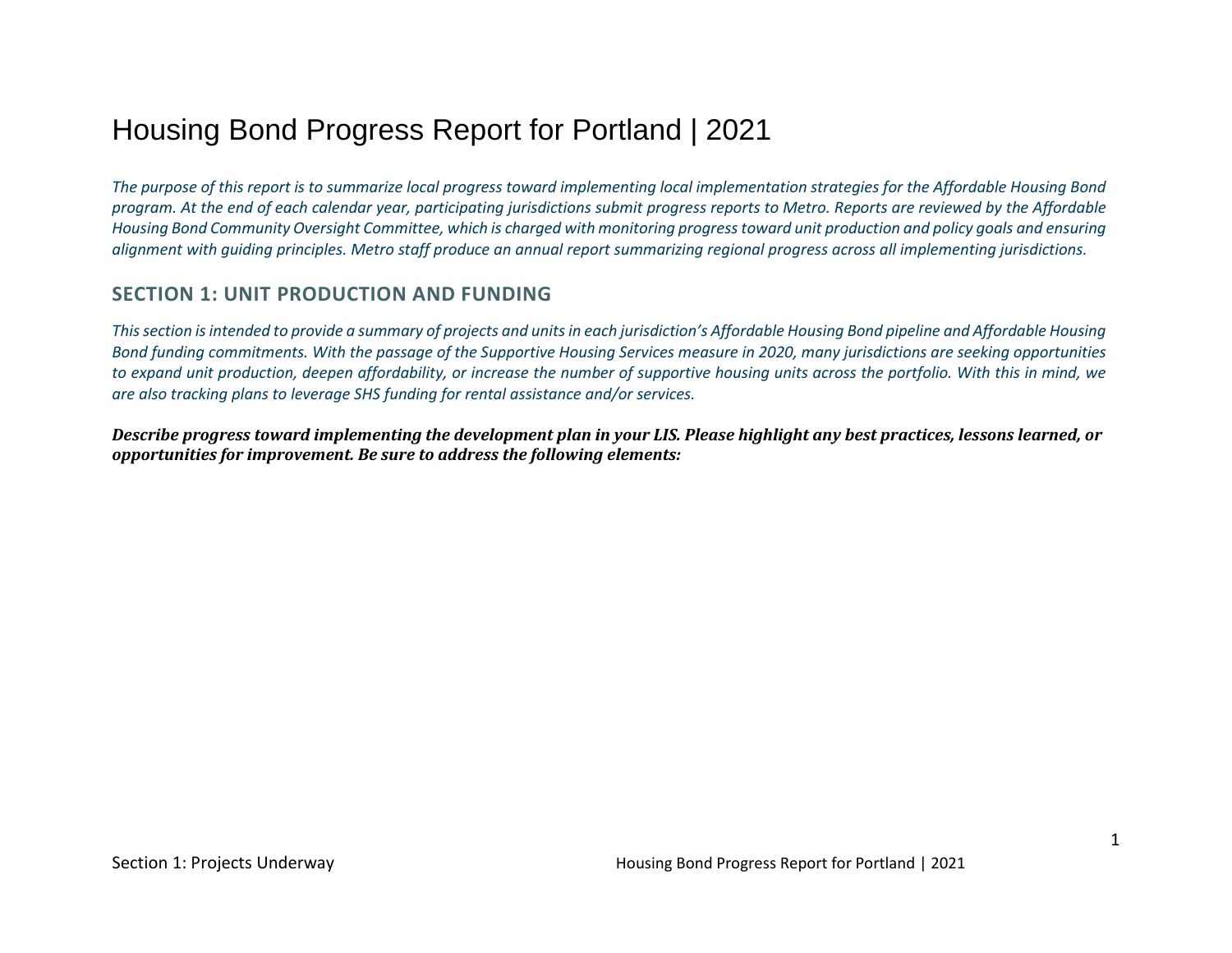*a. Results of competitive selections, including who was involved and how LIS criteria were applied and impacted the outcome.*  In early 2021, PHB selected four projects for contingent funding awards from the 2020 RFQ for Supportive Housing. Final awards were contingent on commitments of project financing by 12/31/21 and Metro Concept Endorsement. One project, the Hattie Redmond Apartments, received Final Approval from Metro in April 2021 and started construction of 60 Permanent Supportive Housing (PSH) units in October 2021.

Of the three other projects to receive a contingent funding award from the 2020 RFQ for Supportive Housing, two applied for additional Metro Bond funds through PHB's Spring 2021 Metro Bond Opportunity Solicitation (M-BOS). Released in April 2021, the M-BOS included \$75 million in Metro Bonds, Project-Based rental assistance vouchers from Home Forward and Supportive Housing services funds from the Supportive Housing Services Measure from the Joint Office of Homeless Services (JOHS). The M-BOS prioritized proposals for housing focused on PSH and families and included one PHB-owned property and one Metro-owned property.

Twenty-three proposals responded to the M-BOS for the potential of 16 new projects for Metro Bond funding. These 16 projects requested \$189.5 million and represented 1,464 units of new affordable housing. As described in the LIS, PHB convened two committees to evaluate proposals. A Technical Review and Community Review committee evaluated how each proposal met the requirements and qualifications of the M-BOS and made a ranked recommendation for projects to receive an award to the PHB Director and Commissioner-in-Charge. Seven selected projects were announced in September 2021. All seven projects, totaling \$90.7 million and 687 units of affordable housing, received Concept Endorsement from Metro in November 2021.

In addition, two more Phase II projects have been identified for Metro Bond funding that align with Metro's Regional Bond goals and Portland's LIS. These additional projects will be submitted to Metro for Concept Endorsement and Final Approval by mid-2022. Taken together, these nine new projects combined with the four projects already approved by Metro equal 1,223 new units of affordable housing resulting in Portland's achievement of 83% of its total unit production goal.

*b. Strategies/outcomes supporting efficient use of Metro bond funds and other sources of public funding in the project; including how projects are responding to increases in LIHTC equity or other additional funding to increase sustainability, durability, and livability for residents, or to reduce the amount of Metro bond subsidy*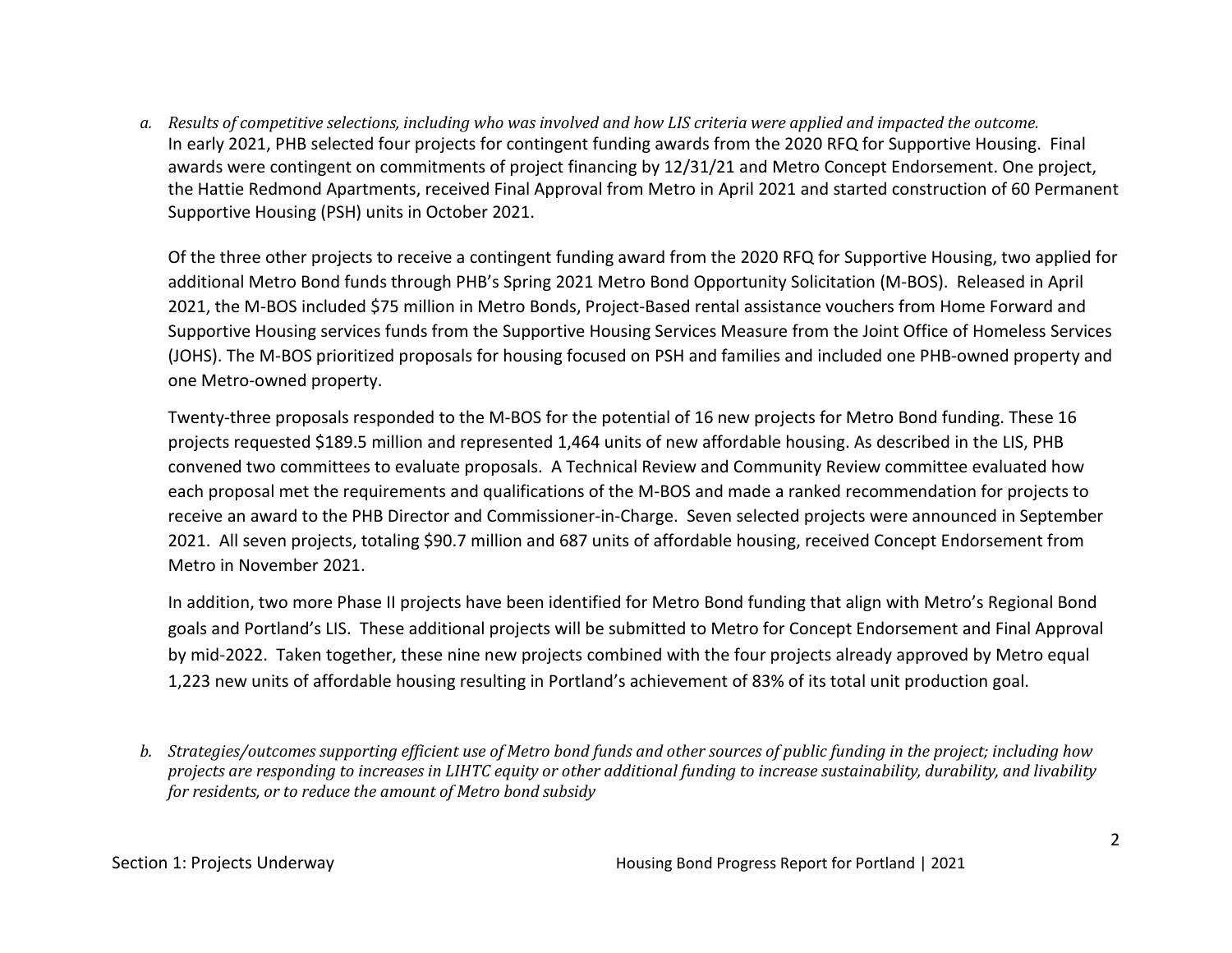As detailed in the City of Portland's Metro Bond Local Implementation Strategy (LIS), in order to optimize the use of Metro bonds, PHB leveraged:

• **Capital from PHB and others**: All PHB Metro funded projects, except one, use Low Income Housing Tax Credit (LIHTC) and most use commercial debt. PHB was also able to leverage some of its Housing and Urban Development HOME, Construction Excise Tax (CET) and Tax Increment Financing (TIF) funds in a few projects. PHB has combined \$26.7M in its capital resources to pair with the Metro bond funds to deliver on the commitments made in the Metro bond.

In addition, several selected projects accessed Oregon Housing and Community Services (OHCS) support from Mental Health and Addiction Services funds, Local Innovation and Fast Track (LIFT) program, Permanent Supportive Housing (PSH) capital, Oregon Affordable Housing Tax Credits (OAHTC) as well as Metro Transit Oriented Development (TOD) and other grant funds. And two other projects were able to leverage Veterans Administration Supportive Housing (VASH) vouchers and three projects were able to access OHCS rental support and Oregon Health Administration (OHA) services funding for their PSH residents.

- **Attractive low-cost/no-cost sites:** The 2021 M-BOS offered two attractive sites, 74th & Glisan owned by Metro, and 5020 N Interstate, owned by PHB for development. Through these sites, PHB and Metro were able to shape the type of development and the affordability mix targeting specific locales where affordable housing was needed. Publicly owned and/or controlled sites are expected to continue in future solicitations to meet City-wide goals. In addition, site leverage proved to be innovative as developers worked to use sites from Trimet, PCC, churches and missiondriven owners, and their own existing sites for redevelopment.
- **Existing predevelopment pipeline:** Four projects, that had been awarded funding through earlier solicitations but had funding gaps, received additional Metro bonds in order to move forward. Through this process, PHB was able to quickly deliver units that meet the Metro Bond targets and achieve PSH units with deep affordability. These four projects will use 4.3% of PHB's total Metro funds (or \$9.2 million) significantly less than the maximum 10% indicated in the LIS. In total, these four projects will produce 329 units, of which 134 are family-sized, 55 are 30% AMI, and 95 are PSH.

Similar to the Portland Housing Bond implementation, PHB sets maximum subsidy per unit in solicitations. As indicated in LIS, the Technical and Financial Feasibility Committee reviews all proposals including the pro forma to determine the

Section 1: Projects Underway Housing Bond Progress Report for Portland | 2021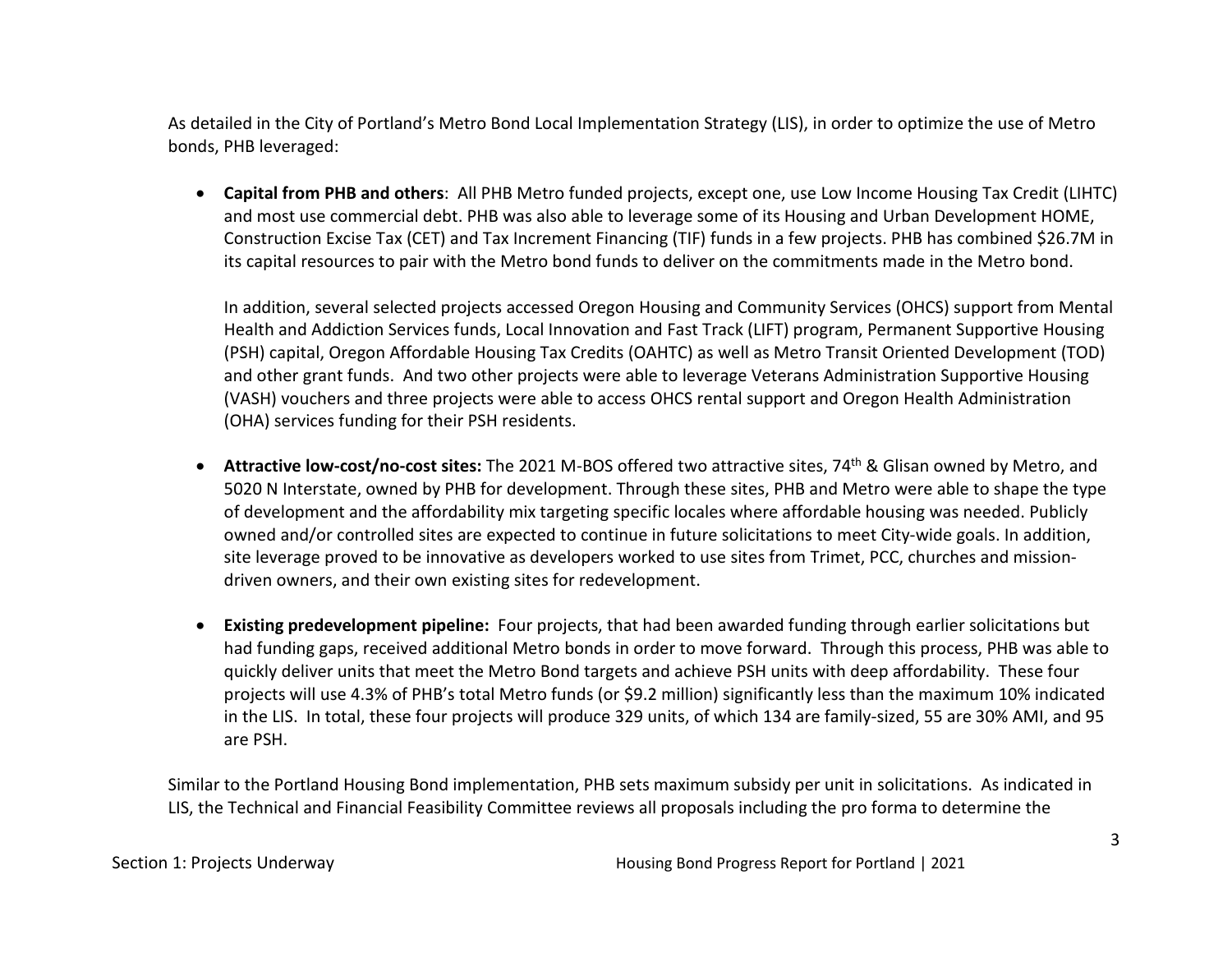reasonableness of each proposal and the requested amount of PHB Metro bond subsidy. This information is shared with the Community Review Committee and the PHB Director. Once a project is awarded, the Metro bond subsidy may not be revised without meeting specific criteria and having provided detailed supplemental materials. PHB staff works with the developer(s) on all financing structure and on construction contracts, including review of add-backs and contingencies. Change in LIHTC generation due to the December 2020 fixing of the applicable rate to 4% for LIHTC has helped some projects offset the rapid increases in commodity prices during the last year, as a result, there has been no "excess" funds in any of PHB Metro awarded.

*c. Summary of ongoing funding commitments for project-based rental assistance and ongoing supportive services not included within the project's resident services budget; including how Metro Supportive Housing Services (SHS) funding is being integrated or leveraged to support outcomes for serving very low-income households and households experiencing or at risk of homelessness.* 

As part of the City of Portland's Metro Bond Local Implementation Plan (LIP), the City has the goal of creating 300 new Supportive Housing (SH) units. This goal advances the City's and Multnomah County's shared goal of creating 2,000 new SH units from the adoption of resolutions in October 2017. As of September 30, 2021, there are 1,571 new units in Multnomah County that have opened or are in the development pipeline. Of this total, 472 units are open and 1,099 are in the pipeline. As a community, we are at 78% of our original goal.

Achieving and sustaining the Metro Bond SH units is dependent on securing non-Bond resources to pay for services and rent for households living in the units. PHB is closely coordinating with jurisdictional partners Multnomah County Joint Office of Homeless Services (JOHS) and Home Forward to effectively align and leverage SHS funds to create new SH units through the Housing Bond and sustain ongoing operation of those units. SHS funds are being invested to provide supportive services and rent assistance to fill identified operating and service funding gaps as modeled by Metro, PHB, JOHS and Home Forward.

At the close of 2021, we have made significant progress in creating new SH units. **PHB has awarded Metro Bond funds to seven projects that will deliver 262 new SH units for families and individuals experiencing chronic homelessness,** placing us at 87% of the 300 SH goal. These projects were selected through the following processes: Phase 2 pipeline projects (existing projects with City funds and small funding gaps), the Metro Bond Request for Qualification for Supportive Housing (Fall 2020) and the Metro Bond Opportunity Solicitation (Spring 2021). These projects have been approved by Metro's concept endorsement process as outlined in the City and Metro's IGA.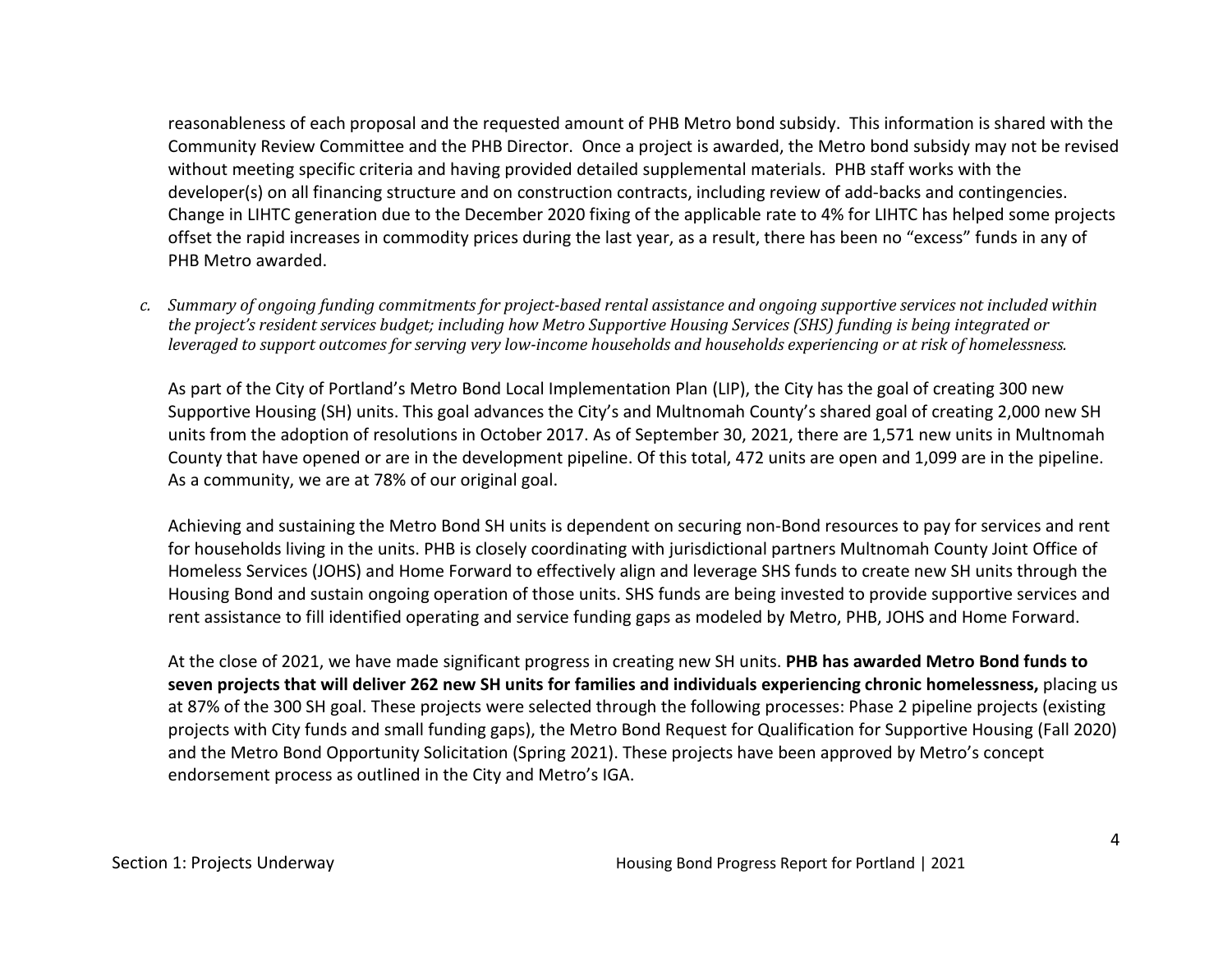Of the 262 SH units that will be produced by the Metro Bond, **121 units will receive JOHS SHS Measure funding for services, at the budget of \$10,000 per unit per annum, for a total projected allocation of \$1,210,000 annually (with 3% escalation.)** For the remaining SH units not receiving JOHS SHS funds, Metro Bond funds are leveraging several other services and rent subsidy resources for SH, including OHCS/OHA PSH funds and Project Based Vouchers (PBVs) from Home Forward.

The new SH units are planned to come on-line within the next couple of years and will create needed supportive housing opportunities to respond to the urgent housing shortage for the following communities: homeless Veterans, BIPOC communities, families, seniors and persons living with severe mental illness and health conditions.

*d. Approach and anticipated timelines for achieving remaining unit production targets, including any priorities for remaining unit production targets. (e.g., location priorities, homeownership, supportive housing etc.)* 

PHB hopes to continue releasing solicitations for Metro Bond funds annually until all the production goals have been achieved. At the end of 2021, progress has been successful, as illustrated in the table below.

|                                       | <b>Total</b><br><b>Units</b> | <b>30% AMI</b><br><b>Units</b> | <b>PSH</b><br><b>Units</b> | Family<br><b>Sized</b><br><b>Units</b> |
|---------------------------------------|------------------------------|--------------------------------|----------------------------|----------------------------------------|
| <b>Metro Awards</b>                   | 1,105                        | 435                            | 237                        | 499                                    |
| <b>Goals</b>                          | 1,475                        | 605                            | 300                        | 737                                    |
| <b>Remaining to</b><br><b>Achieve</b> | 370                          | 170                            | 63                         | 238                                    |

After the two additional Phase II projects have received Metro Concept Endorsement and Final Approval (anticipated by mid-2022), PHB's total progress will equal 1,223 new units of affordable housing representing 83% of its total unit production goal, 78% of its goal for 30% AMI units, 87% of its PSH goal and 79% of its goal for family-sized units. Meeting the remaining production goals will require PHB to prioritize 30% AMI and family-sized units in any future funding solicitations. Homeownership may not be prioritized but will remain an eligible option for project proposals. The timeline for the next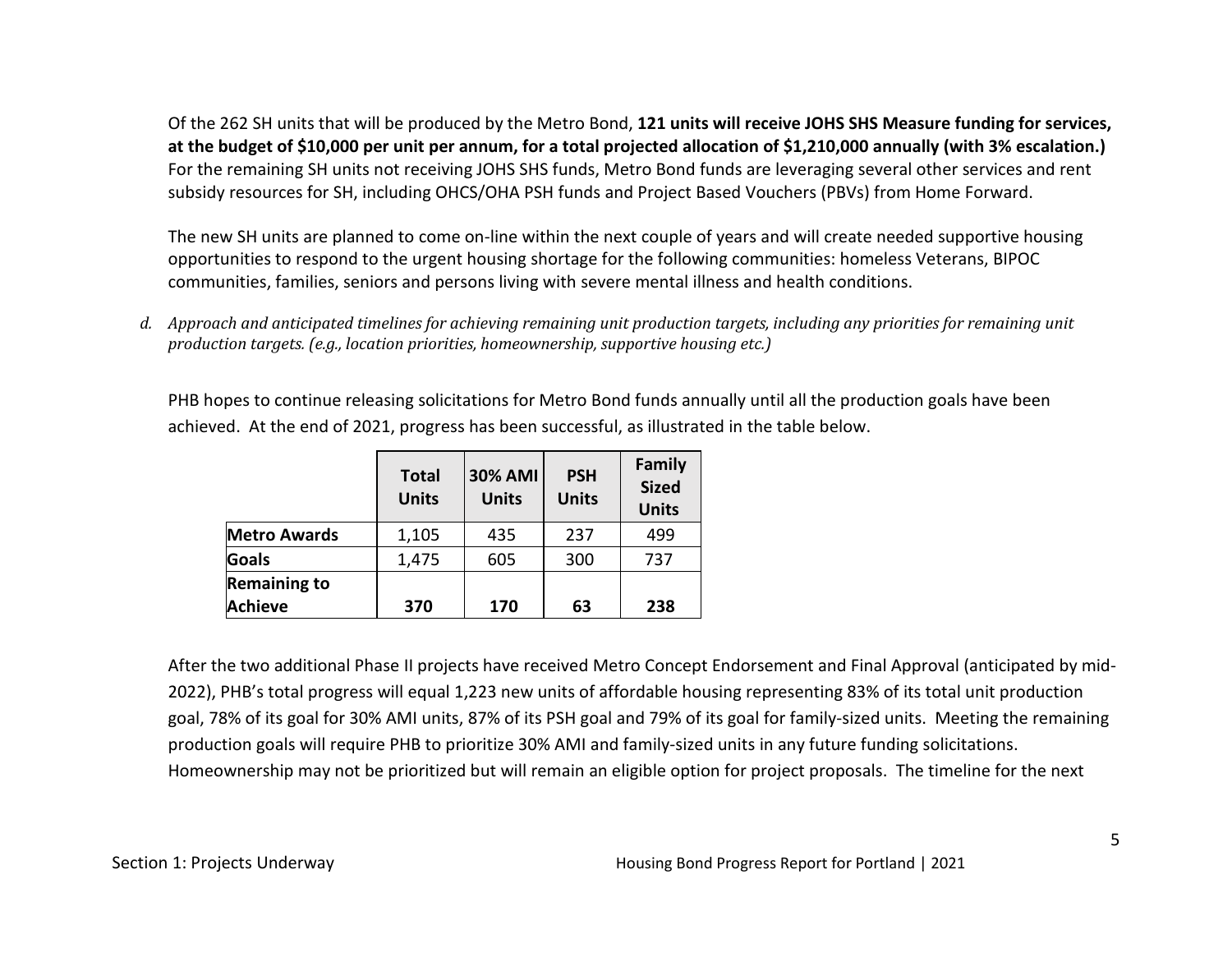funding solicitation is likely to occur in the summer or fall of 2022 as alignment with OHCS funding also remains a priority for PHB.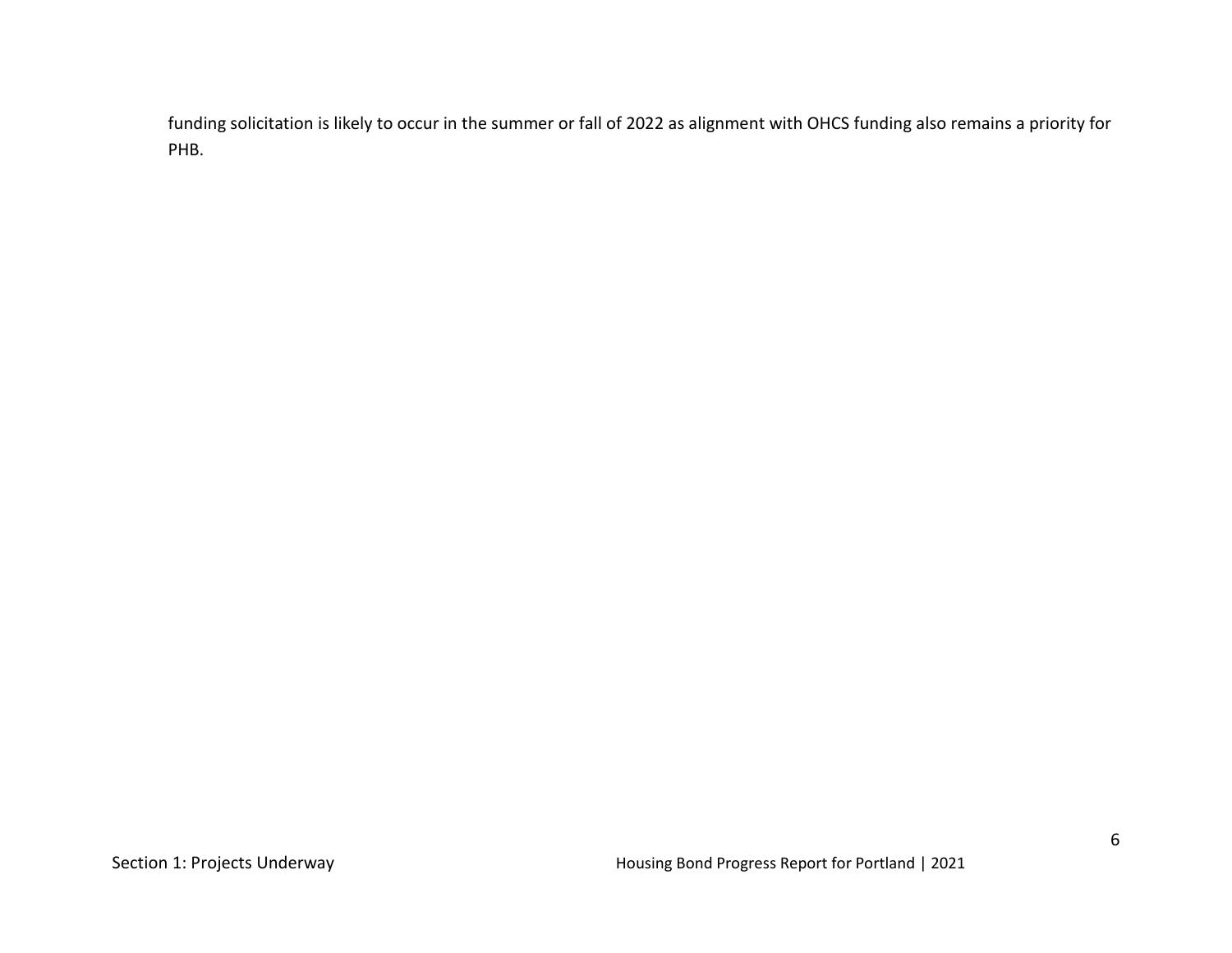| Project                            | <b>Total Project</b><br>Cost | <b>Metro Bond</b><br><b>Funds</b> | <b>Number of BOND ELIGIBLE</b><br>units<br>(excludes manager units and non-<br>eligible units) |                     |                                       | <b>Plans to leverage</b><br><b>Supportive Housing</b><br><b>Services (SHS) funding</b><br>(yes/no/TBD) |                                 | <b>Status</b>                 | <b>Construction</b><br>start<br>(anticipated or<br>actual) | <b>Completion</b> |                |
|------------------------------------|------------------------------|-----------------------------------|------------------------------------------------------------------------------------------------|---------------------|---------------------------------------|--------------------------------------------------------------------------------------------------------|---------------------------------|-------------------------------|------------------------------------------------------------|-------------------|----------------|
|                                    |                              | $(w/o$ PDF)                       | <b>Total</b><br>units                                                                          | 30%<br>AMI<br>units | <b>Family</b><br>sized $(2+)$<br>BRs) | <b>PSH</b><br>units                                                                                    | <b>For rental</b><br>assistance | For<br>wraparound<br>services | Concept, final<br>approval,<br>construction,<br>complete   | Month/<br>Year    | Month/<br>year |
| <b>Hattie Redmond</b>              | \$21,515,370                 | \$4,500,000                       | 60                                                                                             | 60                  | 0                                     | 60                                                                                                     | No                              | No                            | In<br>construction                                         | Oct-2021          | Nov-2022       |
| Dekum Court                        | \$78,919,528                 | \$21,034,083                      | 147                                                                                            | 61                  | 75                                    | 0                                                                                                      | <b>TBD</b>                      | TBD                           | Concept                                                    | Mar-2022          | Jan-2025       |
| Findley<br>Commons                 | \$6,967,137                  | \$1,901,312                       | 35                                                                                             | $\mathbf 0$         | 0                                     | 35                                                                                                     | N <sub>o</sub>                  | No                            | Complete                                                   | Oct-2020          | Dec-2021       |
| Waterleaf                          | \$77,957,828                 | \$1,700,000                       | 176                                                                                            | 17                  | 48                                    | 20                                                                                                     | N <sub>o</sub>                  | N <sub>o</sub>                | In<br>construction                                         | Dec-2020          | Jul-2022       |
| 74 <sup>th</sup> and Glisan        | \$56,515,117                 | \$8,022,500                       | 137                                                                                            | 56                  | 63                                    | 41                                                                                                     | N <sub>o</sub>                  | Yes                           | Concept                                                    | Dec-2022          | June-2024      |
| 5020N<br>Interstate                | \$30,176,395                 | \$9,152,000                       | 64                                                                                             | 18                  | 48                                    | 0                                                                                                      | N <sub>o</sub>                  | N <sub>0</sub>                | Concept                                                    | Jun-2022          | Jul-2023       |
| Albina One                         | \$49,116,686                 | \$13,422,000                      | 94                                                                                             | 32                  | 54                                    | 0                                                                                                      | N <sub>o</sub>                  | No                            | Concept                                                    | Mar-2023          | Mar2025        |
| Meridian<br>Gardens                | \$26,069,918                 | \$12,155,000                      | 85                                                                                             | 70                  | 0                                     | 65                                                                                                     | N <sub>o</sub>                  | Yes                           | Concept                                                    | Jan-2023          | Feb-2024       |
| Hollywood Hub                      | \$98,790,115                 | \$28,428,483                      | 199                                                                                            | 69                  | 129                                   | $\mathbf 0$                                                                                            | N <sub>o</sub>                  | N <sub>o</sub>                | Concept                                                    | June 2023         | Jul 2025       |
| <b>PCC</b><br>Killingsworth        | \$38,039,446                 | \$2,481,000                       | 84                                                                                             | 28                  | 60                                    | 0                                                                                                      | N <sub>o</sub>                  | N <sub>o</sub>                | Concept                                                    | Jun-2023          | Aug-2024       |
| <b>Tistilal Village</b>            | \$28,406,356                 | \$3,432,000                       | 24                                                                                             | 24                  | 22                                    | 16                                                                                                     | No                              | N <sub>0</sub>                | Concept                                                    | Sep-2022          | Dec-2023       |
| <b>Total committed or underway</b> |                              | \$106,248,378                     | 1105                                                                                           | 435                 | 499                                   | 237                                                                                                    |                                 |                               |                                                            |                   |                |
| <b>LIS commitment</b>              |                              | \$211,056,579                     | 1475                                                                                           | 605                 | 737                                   | 300                                                                                                    |                                 |                               |                                                            |                   |                |
| % of commitment complete           |                              | 50.3%                             | 74.9%                                                                                          | 72%                 | 68%                                   | 79%                                                                                                    |                                 |                               |                                                            |                   |                |
| <b>Remaining for LIS</b>           |                              | \$104,808,201                     | 370                                                                                            | 170                 | 238                                   | 63                                                                                                     |                                 |                               |                                                            |                   |                |

*Figure 1. Production progress and resources committed*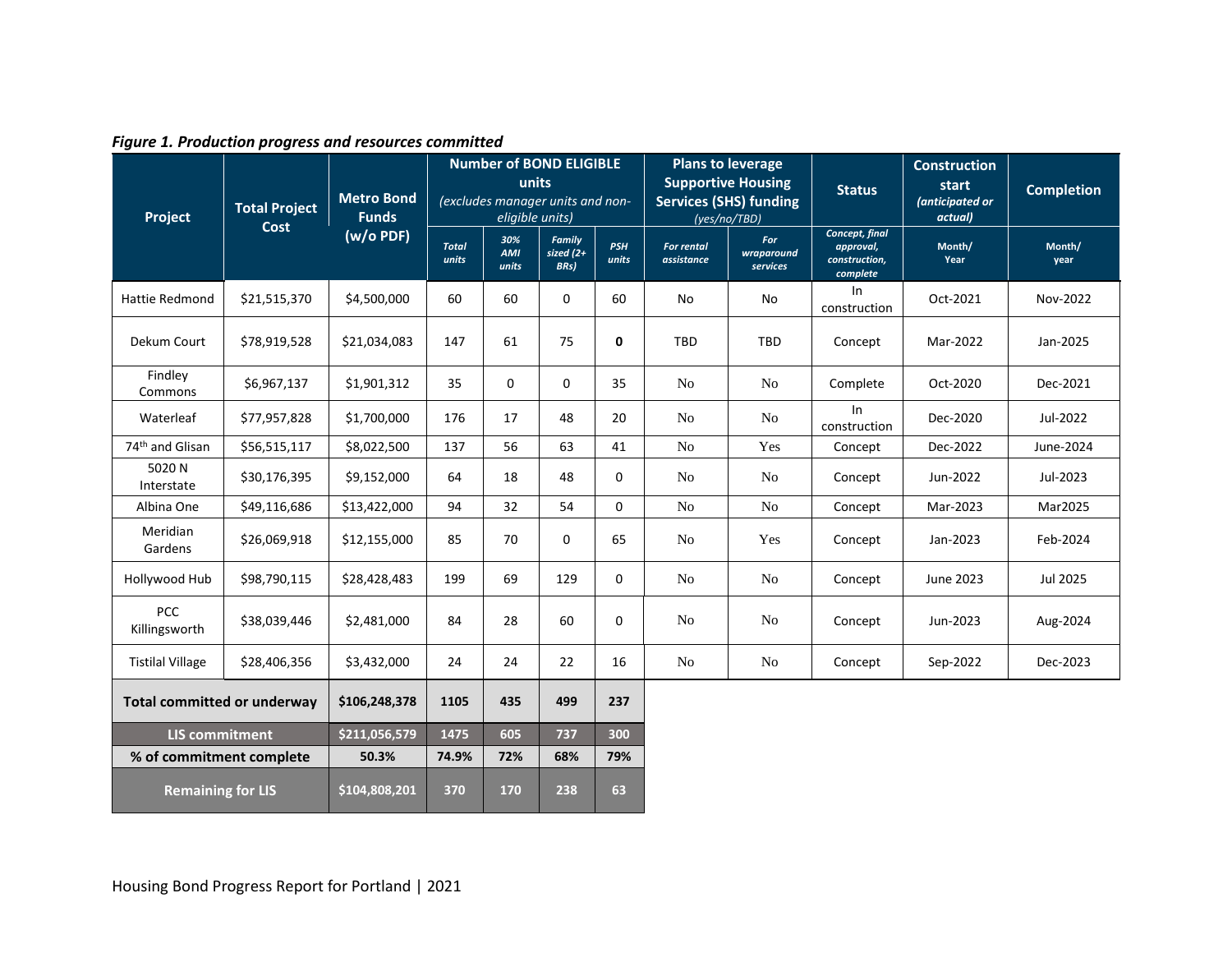# **SECTION 2: PROJECT HIGHLIGHTS**

# *This section is intended to provide a brief overview of each project in the pipeline—and some of the noteworthy features.*

# *Please provide a brief summary of each project in your portfolio, along with an image of the project. Be sure to describe:*

- *a. Who the project intends to serve*
- *b. Project team and partnerships*
- *c. Funding sources leveraged*
- *d. Noteworthy features or highlights (e.g., community space, free wi-fi, accessibility features, childcare, climate resilience and sustainability)*
- *e. Anything else worth highlighting*

\*Except where updated below, project images have been submitted to Metro previously – see Concept Endorsement documents and Metro-drafted project profiles.

# 1. **Hattie Redmond Apartments**

Home Forward and the Urban League of Portland will co-develop the Hattie Redmond Apartments for people of color experiencing chronic homelessness. The 60-unit project will also implement the City of Portland's N/NE Preference Policy giving priority to displaced or longtime residents of north/northeast Portland. Other development team members include SERA Architects and Bremik Construction.

Urban League, an organization that serves and advocates for the African American community in Portland, will rely on its success with their Project HAVEN permanent supportive housing program and will integrate trauma-informed, culturally specific, and client-centered input into the building design, financing and programming. The on-site services team will include a resident services coordinator, case managers and peer support specialists. Project amenities include common rooms, a community kitchen facility, outdoor areas and other amenities that bring residents together.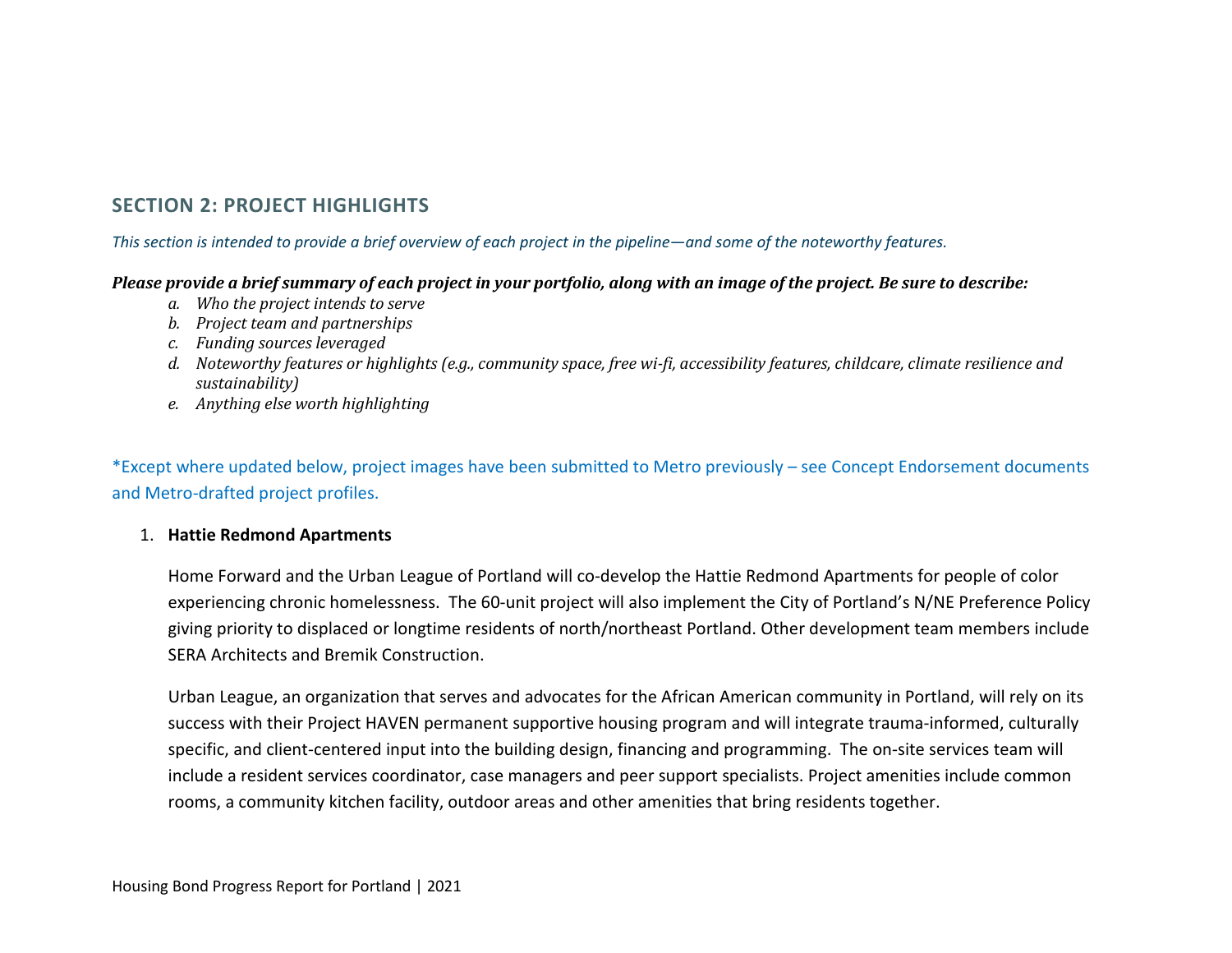The project leverages Metro bonds 5 times with additional funding from Oregon Housing and Community Services (LIHTC), Oregon Health Authority and deferred developer fees.

# 2. **Dekum Court**

The Dekum Court complex currently features 40 affordable apartments in NE Portland. Home Forward will redevelop the site, adding 147 newly affordable units for communities of color and low-income families. Project amenities include a Head Start, playground, laundry facilities and community rooms. Partners and development team members include Faubion Elementary School, LEVER Architects, and Walsh Construction.

The project leverages Metro bonds 3 times with additional funding from Oregon Housing and Community Services (LIHTC), other tax-exempt bonds, Home Forward equity and private funding.

# 3. **Findley Commons**

Findley Commons is a partnership between Do Good Multnomah, Home First Development and St. Mark's Lutheran Church. The development transformed a large and under-utilized church-owned parking lot into 35 quality, affordable and Permanent Supportive Housing (PSH) units for veterans who are homeless and those at risk of homelessness. Additional development team members and service partners include Doug Circosta, Architect; Beaudin Construction; and National Association of Black Veterans. Building amenities include owner-paid utilities, elevator, community area and service delivery spaces, a bike room, storage, energy-efficient appliances and fixtures, quartz countertops, luxury vinyl plank flooring an outdoor patio and 34 parking spaces.

Metro bonds were leveraged 3.5 times with additional funding from Oregon Housing and Community Services, Meyer Memorial Trust, land donation and private funding.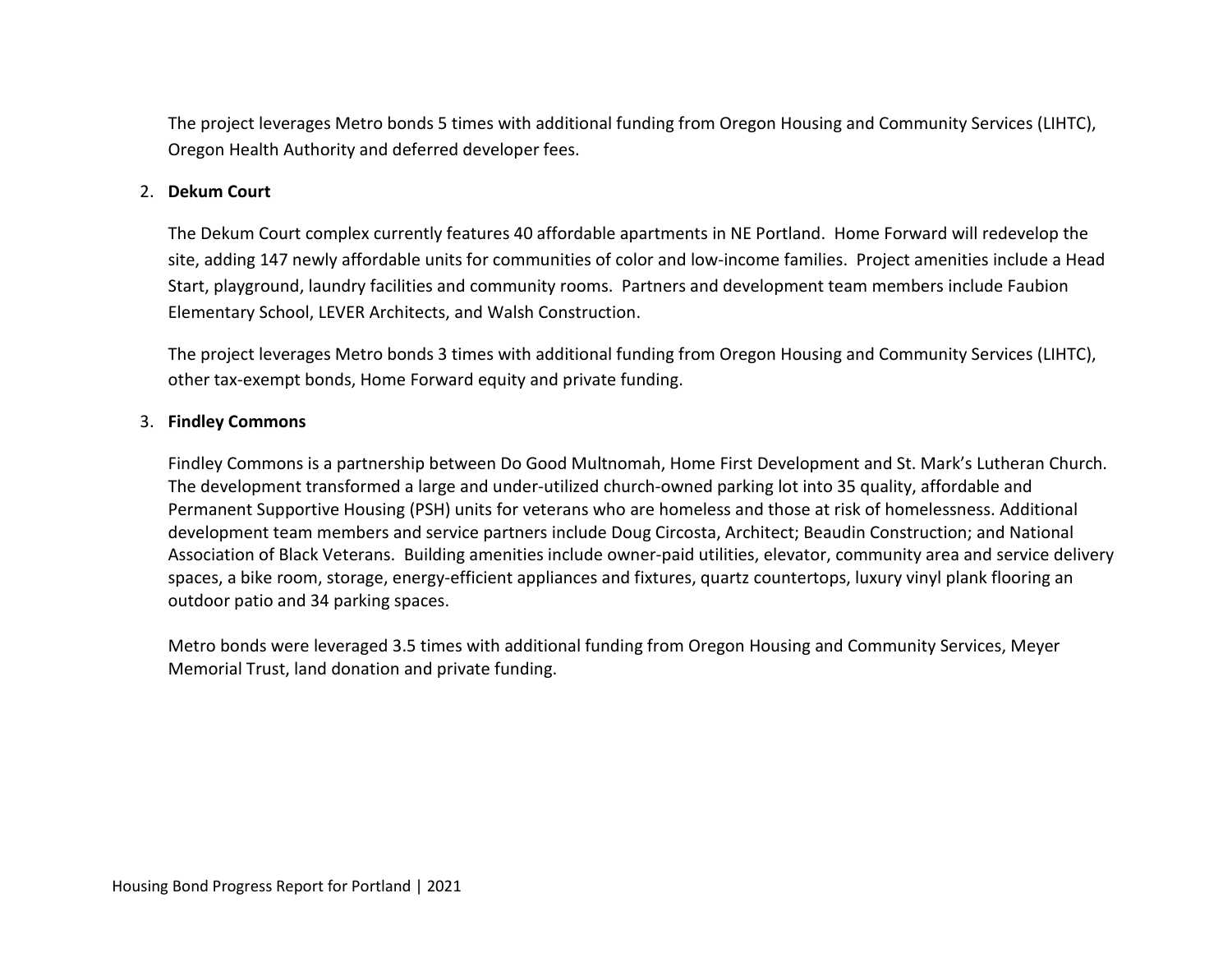

# 4. **Waterleaf (fka, Riverplace Parcel 3, Phase 2)**

Waterleaf, the second building in a new development by BRIDGE Housing, will provide 178 affordable apartments, ranging from studios to three-bedrooms, directly adjacent to the Vera Apartments in the South Waterfront area of downtown Portland. Other development team members include Ankrom Moisan Architects and Walsh Construction. Impact NW will provide services to families and veterans with very low incomes, including supportive housing services for veterans and individuals experiencing homelessness. Amenities include laundry, conference room and community classroom, community room with kitchen, outdoor courtyard and playground. Car and bike parking are also included.

The project leveraged an additional \$78.5 million in capital funds from Oregon Housing and Community Services (LIHTC), Metro Transit-Oriented Development funds, Prosper Portland and private funding.

# 5. **74th & Glisan**

74th and Glisan will be co-developed and co-owned by Related NW, Catholic Charities and Immigrant and Refugee Community Organization (IRCO). Other development team members include Holst Architecture, LMC Construction, ALMAR Contracting, Quantum Residential, and We All Rise. The first building will have 41 units of permanent supportive housing (PSH) prioritizing Black, Indigenous and other people of color (BIPOC), seniors and survivors of domestic violence/sexual assault coming out of homelessness. The second building will provide 96 units of family housing with a mix of unit sizes, prioritizing BIPOC, immigrant and refugee households and intergenerational families.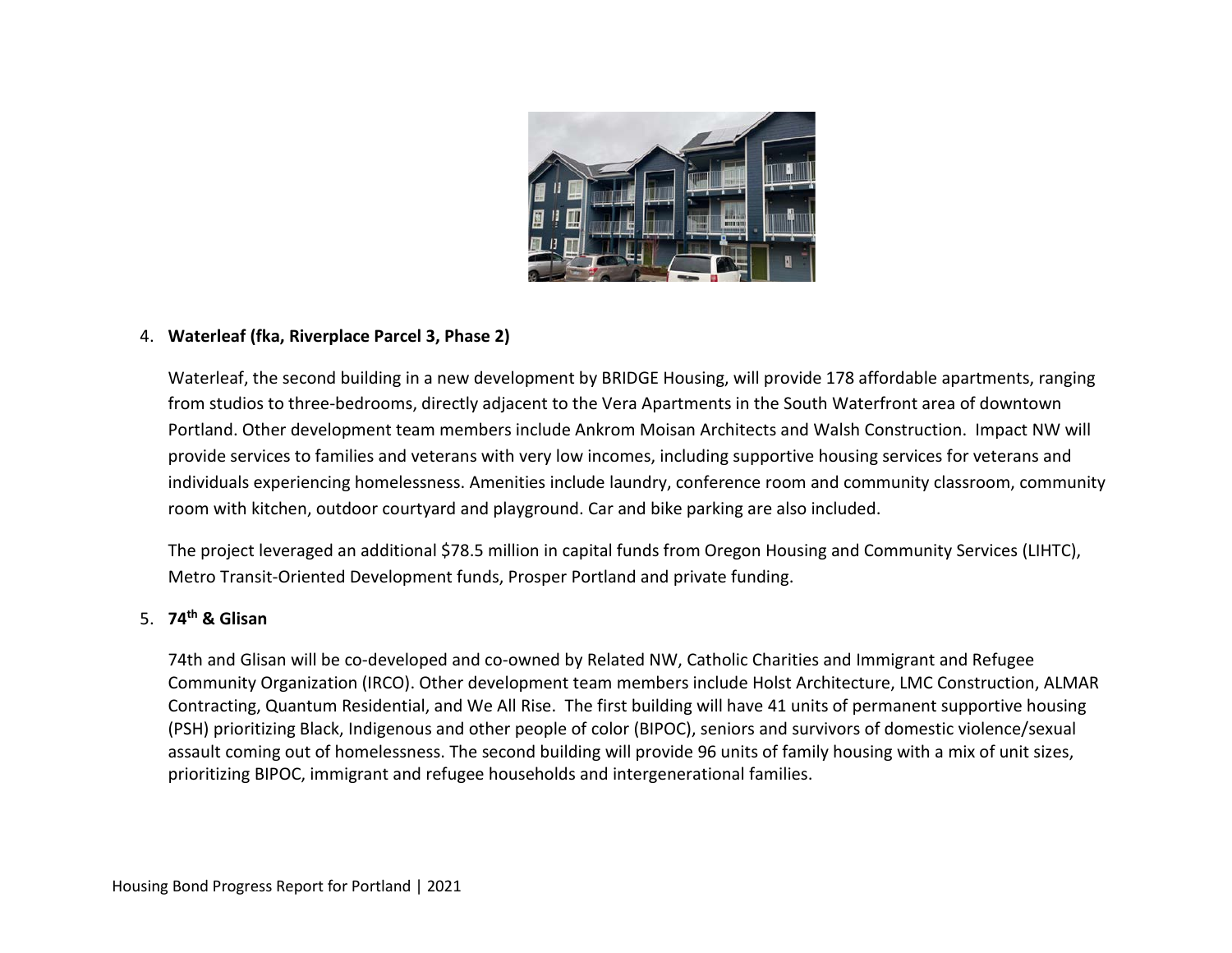On-site culturally specific services will be provided by IRCO and Catholic Charities. The project team is partnering with Mercy Corps NW to promote small business classes, offer two retail incubator spaces and a social impact café with a culinary and barista training program in the ground-floor commercial space. Amenities include a community room and kitchen, laundry room, multicultural reading room and book exchange, playground, picnic area, community garden, bike and car parking. The project is also proud to feature the first IRCO led multicultural preschool in Multnomah County.

The project leverages Metro bonds nearly 3 times with additional funding from Oregon Housing and Community Services (LIHTC), permanent debt, SDC waivers and deferred developer fees.

# 6. **5020 N. Interstate**

5020 N. Interstate will be co-developed and co-owned by Community Development Partners (CDP) and Self Enhancement Inc (SEI). Other development team members include Carleton Hart Architecture, LMC Construction, ALMAR Contracting and Guardian Management and DRCOMM real estate brokerage. The project will serve families and give priority to displaced or longtime residents of north/northeast Portland, especially African American families by implementing the City of Portland's N/NE Preference Policy. Amenities include a community garden, outdoor play area and courtyard, bike storage, onsite parking and services. A neighborhood-serving commercial space will be located on the ground floor.

The project leverages Metro bonds 3.3 times with additional funding from Oregon Housing and Community Services (LIHTC), permanent debt, SDC waivers and deferred developer fees.

# 7. **Albina One**

Albina One is 94 new affordable homes in the Eliot neighborhood developed by Albina Vision Trust and Edlen & Co. The project will prioritize families, as well as displaced or longtime residents of north/northeast Portland under the City's N/NE Preference Policy. Portland Opportunities Industrialization Center + Rosemary Anderson High School will support residents with culturally specific education, mentoring, family support, employment training and career placement. Other development team members include LEVER Architects, Colas Construction and Quantum Residential. Amenities include community rooms on ground floor and top floor, onsite property management, secure bike parking, an outdoor plaza with garden and play areas, and 16 parking spaces.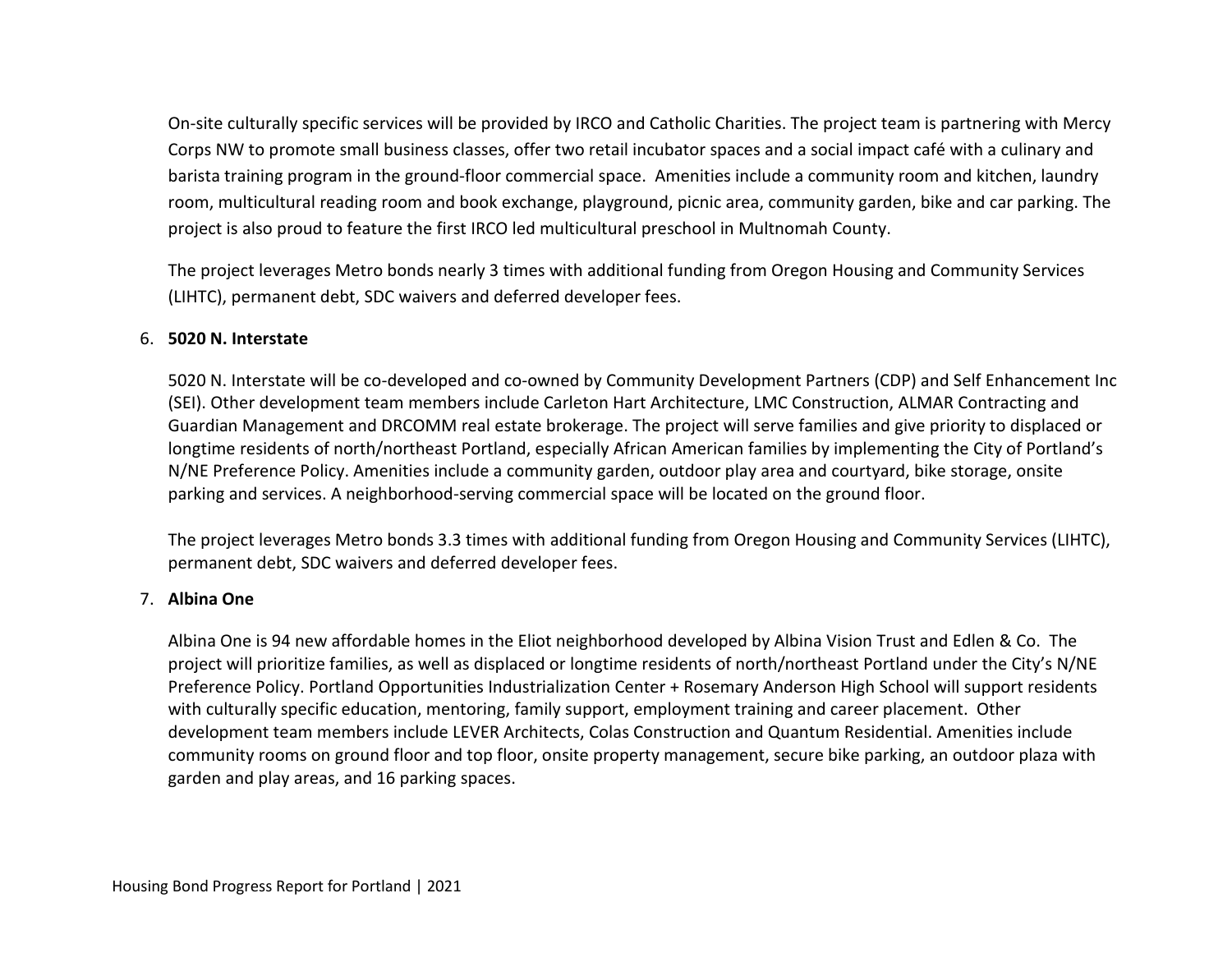Metro bonds will be leveraged 3.6 times with additional funding from Oregon Housing and Community Services (LIHTC), Weatherization funds, permanent debt, SDC waivers, deferred developer fees, and other grants and loans.

### 8. **Meridian Gardens**

Meridian Gardens expands Central City Concern's supportive housing in East Portland, providing recovery-specific housing and services with a peer-delivered service approach for 85 new units**.** The project will provide single room occupancy and studio apartments to BIPOC individuals and couples experiencing or at risk of homelessness who are in substance use treatment or recovery. On-site culturally specific services will be provided by Puentes, the Imani Center and Flip the Script. Amenities will include common kitchens and community rooms, recovery group rooms, a supportive services office, resident gym and large outdoor courtyard. Other development team members include Ankrom Moisan Architects and Walsh Construction.

The project will leverage Metro bonds 2 times with additional funding from Oregon Housing and Community Services (LIHTC), permanent debt, and deferred developer fees.

### 9. **hollywood HUB**

hollywoodHUB will repurpose the Hollywood Transit Center into family-focused affordable housing for people of color and people with lower incomes. Developed and owned by BRIDGE Housing, the 13-story building will be the first project under TriMet's transit-oriented development guidelines. In addition to TriMet, other development partners include Holst Architecture, O'Neill Walsh Community Builders, and Try Excellence LLC.

Amenities include a rooftop terrace, community room, meeting space, courtyard, bike and car parking, and on-site services by Hacienda CDC, Immigrant and Refugee Community Organization, Urban Gleaners and others.

The project will leverage Metro bonds 3.5 times with additional funding from Oregon Housing and Community Services (LIHTC), permanent debt, and deferred developer fees.

#### 10. **PCC Killingsworth**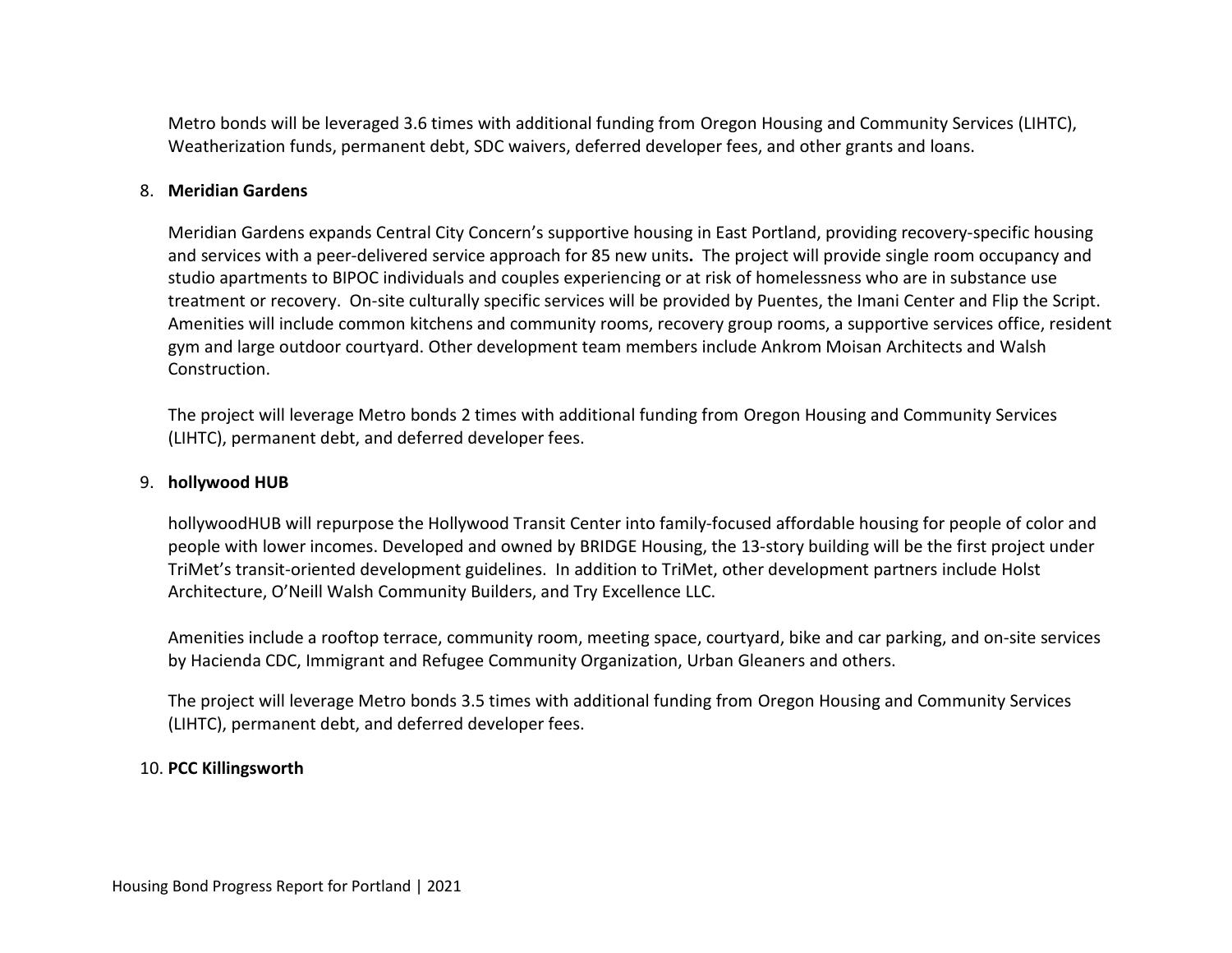Home Forward will bring 84 new affordable homes apartments to the Cully neighborhood, co-located with a new Workforce Development Center operated by Portland Community College. The project will serve larger families and communities of color, including families and youth in the foster care system. On-site services will be provided by the Native American Youth and Family Center. Other development team members include Hacker Architects and O'Neill Walsh Community Builders.

Amenities include a family room, a community kitchen, community computers, large laundry room with healthy food vending machines, secure play spaces for kids of all ages, a bike storage room and easy transit access. Outdoor space includes a dining area, courtyard and an experiential playscape. Through the collaboration with PCC, the site will offer a large public plaza designed to support a farmer's market and other community activities, a casual amphitheater, Wi-Fi access and parking.

The project will leverage Metro bonds 15 times with additional funding from Oregon Housing and Community Services (LIHTC), permanent debt, and deferred developer fees.

# 11. **Tistilal Village**

Tistilal Village is a redevelopment of an existing housing community by and for Native Americans and BIPOC families. The project will be development and owned by the Native American Youth and Family Center (NAYA) with supportive housing services provided by Native American Rehabilitation Association (NARA) for Native American families coming out of homelessness. Other development team members include Carleton Hart Architecture, Colas Construction, Housing Development Center, DDV Consulting Services and Viridian Management.

Interiors will emphasize trauma informed design approaches including ample sound buffering, clear and simple circulation patterns, plenty of meeting and community spaces, focus on safety at entryways, soothing color palette and direct lines of sight. Native American art will be prominently featured. Outdoor spaces include a play area, seating, community gardens and a plaza. Other amenities include easy bus access, grocery stores, health clinics, parks and a community center within walking distance.

Metro bond funds are leveraged 8 times with additional funding from Oregon Housing and Community Services (LIHTC and OAHTC), grants, SDC waivers and deferred developer fees.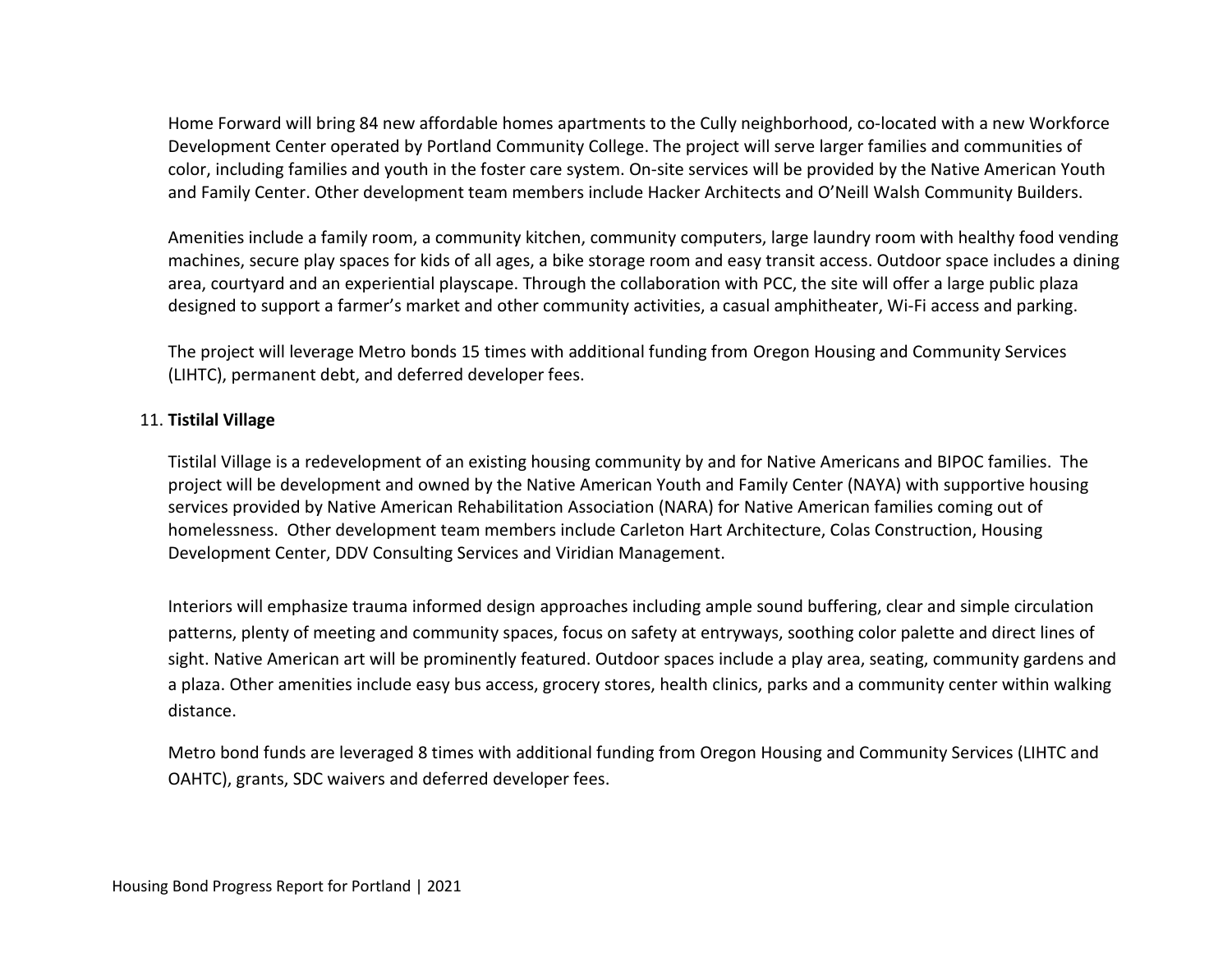# **SECTION 3: ADVANCING EQUITABLE OPPORTUNITY IN PLANNING AND CONSTRUCTION**

*In keeping with the guiding principle of leading with racial equity, local implementation strategies include commitments to advance racial equity through the planning and construction process, including goals for the amount of contract dollars (hard and soft costs) that will be paid to COBIDcertified Minority, Women, and Emerging Small Business (MWESB) firms and strategies for encouraging inclusion of women and people of color in the workforce. Goals and tracking commitments for workforce diversity vary across jurisdictions and projects. Within three months of construction completion, each project will report on contracting outcomes and those tracking workforce diversity will report on workforce outcomes. This data will be included in future annual progress reports.* 

# *Describe progress toward implementing the equitable contracting and workforce strategies described in your LIS. Be sure to address the following elements:*

- *a. Progress toward achieving the equitable contracting goals and strategies in your LIS*
- *b. Progress toward advancing the workforce diversity goals and strategies in your LIS*
- *c. If applicable, work complete or underway to expand local capacity to monitor and report on contracting and workforce outcomes*

Only one project, Findley Commons, has completed construction in 2021. This project underachieved in meeting PHB's equitable contracting goals for hard costs by 5% and overachieved by 37% for soft costs. Some of these outcomes can be attributed to the scale of the project and the ability to attract bids, and an uncertified, but veteran owned, General Contractor. However, success is not always about meeting stated benchmark goals. Success, in this case, is about growing the capacity of new partners and expanding the pool of qualified contractors. Home First Development hired a project manager experienced in helping contractors become COBID certified who emphasized DMWESB participation and outreach resulting in a 57% professional services participation rate.

The other projects with construction underway are on track to meet or exceed PHB's equity in contracting goals despite COVIDrelated challenges that impacted outreach and bidding activities. These projects are also implementing partnerships with culturally specific and neighborhood-based organizations to increase the hiring of BIPOC and women in apprentice and journey-level workforce diversity programs. The goals and progress noted in Figure 4 below solely reflects percent of apprentice hours and participation by minorities and women. PHB also has workforce diversity goals for journey level hours at 22% of total hours worked by minorities and 6% of total hours worked by women.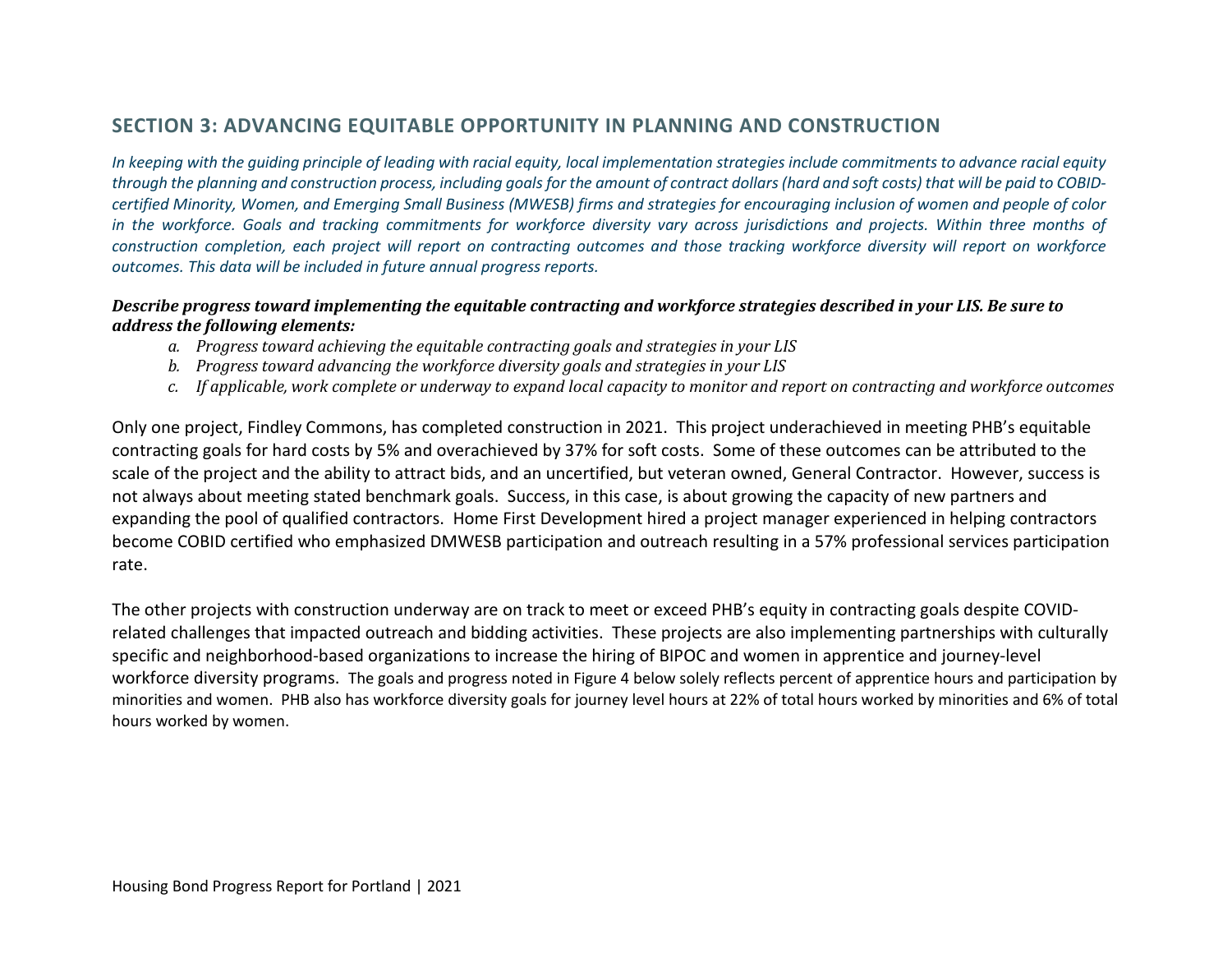### *Figure 3. Equitable contracting goals and outcomes*

| <b>Project name</b>         | Developer, General contractor                |                                | <b>Contracting goals</b><br>% of total contract amounts paid<br>to | <b>Notes and preliminary progress</b>                                                                                                  |
|-----------------------------|----------------------------------------------|--------------------------------|--------------------------------------------------------------------|----------------------------------------------------------------------------------------------------------------------------------------|
|                             |                                              | Project goal (%<br>hard costs) | Project goal (%<br>soft costs)                                     |                                                                                                                                        |
| Hattie Redmond<br>(Baldwin) | Home Forward/Bremik                          | 30%                            | 20%                                                                | Preliminary progress at 38% DMWESB for hard costs and 29%<br>DMWESB for soft costs.                                                    |
| Dekum Court                 | Home Forward/Walsh                           | 28%                            | 20%                                                                | Plan to increase hard cost goal from 28% to 30%                                                                                        |
| <b>Findley Commons</b>      | Home First/Beaudin                           | 24%                            | 20%                                                                | Construction completion at 17.73% DMWESB for hard costs,<br>57% DMWESB soft costs                                                      |
| Waterleaf<br>(Riverplace 2) | <b>BRIDGE Housing/Walsh</b>                  | 30%                            | n/a                                                                | Project 50% complete. Currently at 21.85% DMWESB for<br>hard costs. PHB was not tracking soft costs when project<br>began 5 years ago. |
| 74 <sup>th</sup> and Glisan | Related NW/LMC                               | 30%                            | 20%                                                                |                                                                                                                                        |
| 5020 N Interstate           | <b>Community Development</b><br>Partners/LMC | 30%                            | 20%                                                                |                                                                                                                                        |
| Albina One                  | Albina Vision Trust/COLAS                    | 30%                            | 20%                                                                | Developer aims to exceed PHB goals.                                                                                                    |
| <b>Meridian Gardens</b>     | Central City Concern/Walsh                   | 30%                            | 20%                                                                |                                                                                                                                        |
| Hollywood Hub               | <b>BRIDGE Housing/Walsh</b>                  | 30%                            | 20%                                                                |                                                                                                                                        |
| PCC Killingsworth           | Home Forward/Walsh                           | 30%                            | 20%                                                                |                                                                                                                                        |
| <b>Tistilal Village</b>     | HDC/COLAS                                    | 30%                            | 20%                                                                |                                                                                                                                        |

*For projects that provided a minimum and maximum (or "stretch") goal, please use the "minimum goal."*

# *Figure 4. Workforce diversity goals/outcomes (as applicable based on LIS and project)*

| <b>Project name</b> | <b>Developer, General</b> | <b>Workforce goals</b><br>% of total labor hours*<br>worked by |              |                               | <b>Workforce</b><br>tracking? | <b>Prevailing</b><br>wage        | Notes and preliminary progress                                                                                                                                                           |
|---------------------|---------------------------|----------------------------------------------------------------|--------------|-------------------------------|-------------------------------|----------------------------------|------------------------------------------------------------------------------------------------------------------------------------------------------------------------------------------|
|                     | contractor                | <b>POC</b>                                                     | <b>Women</b> | <b>Appren</b><br><b>tices</b> | Y/N                           | <b>BOLI, Davis</b><br>Bacon, N/A |                                                                                                                                                                                          |
| Hattie Redmond      | Home<br>Forward/Bremik    | 18%                                                            | 9%           | 20%                           | $\check{ }$                   | n/a                              | GC is working with Urban League on apprentice<br>participation. Not many hours yet as project is<br>not fully underway. Overall - 10.93%; Journey<br>POC - 100%; Apprentice Women - 100% |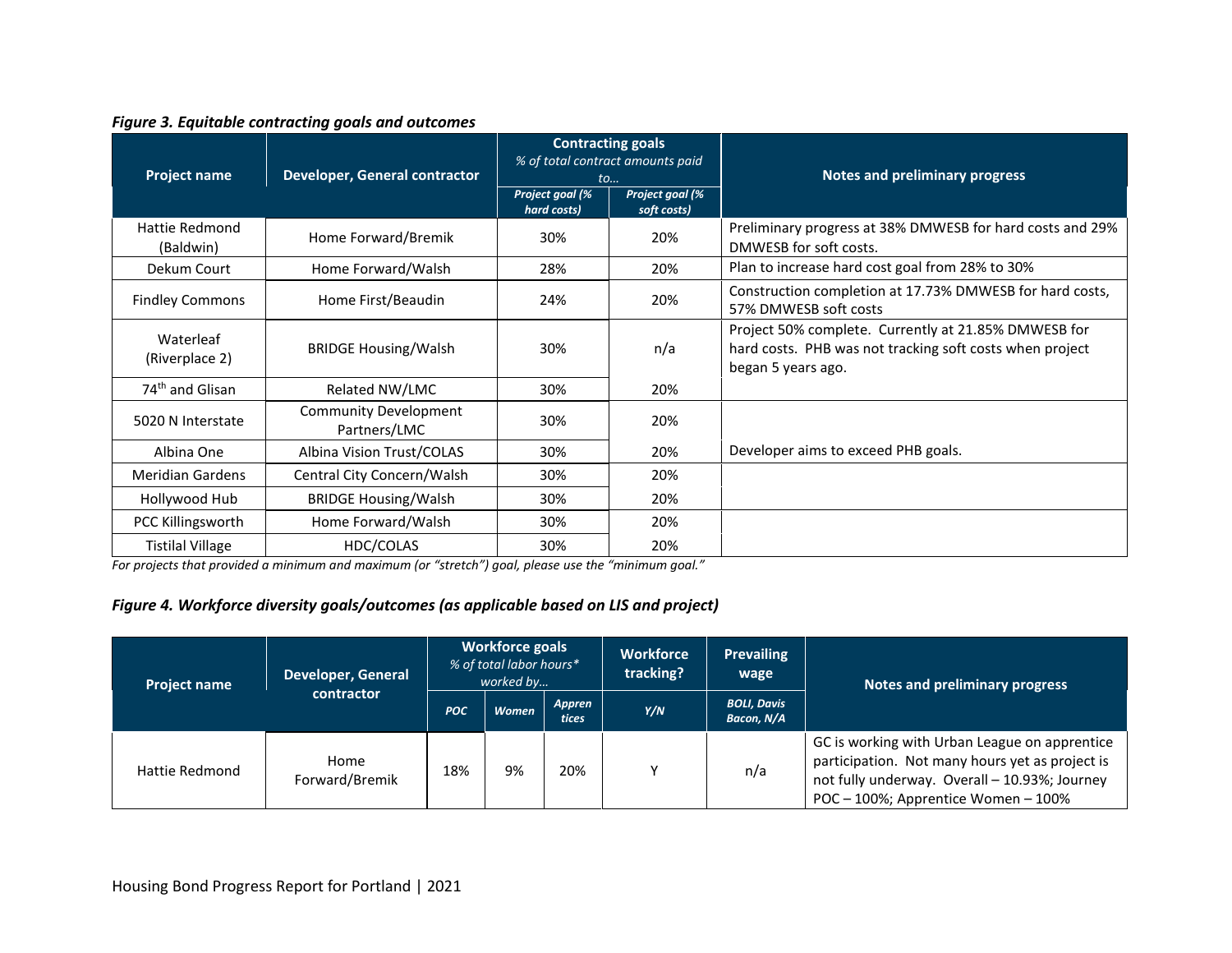| Dekum Court                 | Home Forward/Walsh                       | 20% | 9% | 20% | Y | Davis Bacon                | goals for journey level hours same as<br>apprentice hours                                                                         |
|-----------------------------|------------------------------------------|-----|----|-----|---|----------------------------|-----------------------------------------------------------------------------------------------------------------------------------|
| <b>Findley Commons</b>      | Home First/Beaudin                       | 22% | 9% | 20% | Y | Davis Bacon                | Apprentice overall - 19.5%,<br>Journey POC-50.36%<br>Journey Women-0.57%<br>Apprentice POC-9.34%                                  |
| Waterleaf<br>(Riverplace 2) | <b>BRIDGE</b><br>Housing/Walsh           | 22% | 9% | 20% | Y | Davis<br>Bacon/BOLI        | Apprentice overall - 20.88%<br>Journey POC-48.97%<br>Journey Women - 2.21%<br>Apprentice POC - 25.95%<br>Apprentice Women - 26.5% |
| 74 <sup>th</sup> and Glisan | Related NW/LMC                           | 22% | 9% | 20% |   | BOLI part /<br>Davis Bacon |                                                                                                                                   |
| 5020 N Interstate           | Community<br>Development<br>Partners/LMC | 22% | 9% | 20% |   | <b>BOLI</b>                |                                                                                                                                   |
| Albina One                  | Albina Vision<br>Trust/COLAS             | 22% | 9% | 20% |   | Davis<br>Bacon/BOLI        |                                                                                                                                   |
| <b>Meridian Gardens</b>     | Central City<br>Concern/Walsh            | 22% | 9% | 20% |   | Davis Bacon                |                                                                                                                                   |
| Hollywood Hub               | <b>BRIDGE</b><br>Housing/Walsh           | 22% | 9% | 20% |   | <b>BOLI</b>                |                                                                                                                                   |
| PCC Killingsworth           | Home Forward/Walsh                       | 22% | 9% | 20% |   | <b>BOLI</b>                |                                                                                                                                   |
| <b>Tistilal Village</b>     | HDC/COLAS                                | 22% | 9% | 20% |   | n/a                        |                                                                                                                                   |

*For projects that provided a minimum and maximum (or "stretch") goal, please use the "minimum goal." Workforce tracking is recommended for contracts above \$250,000.*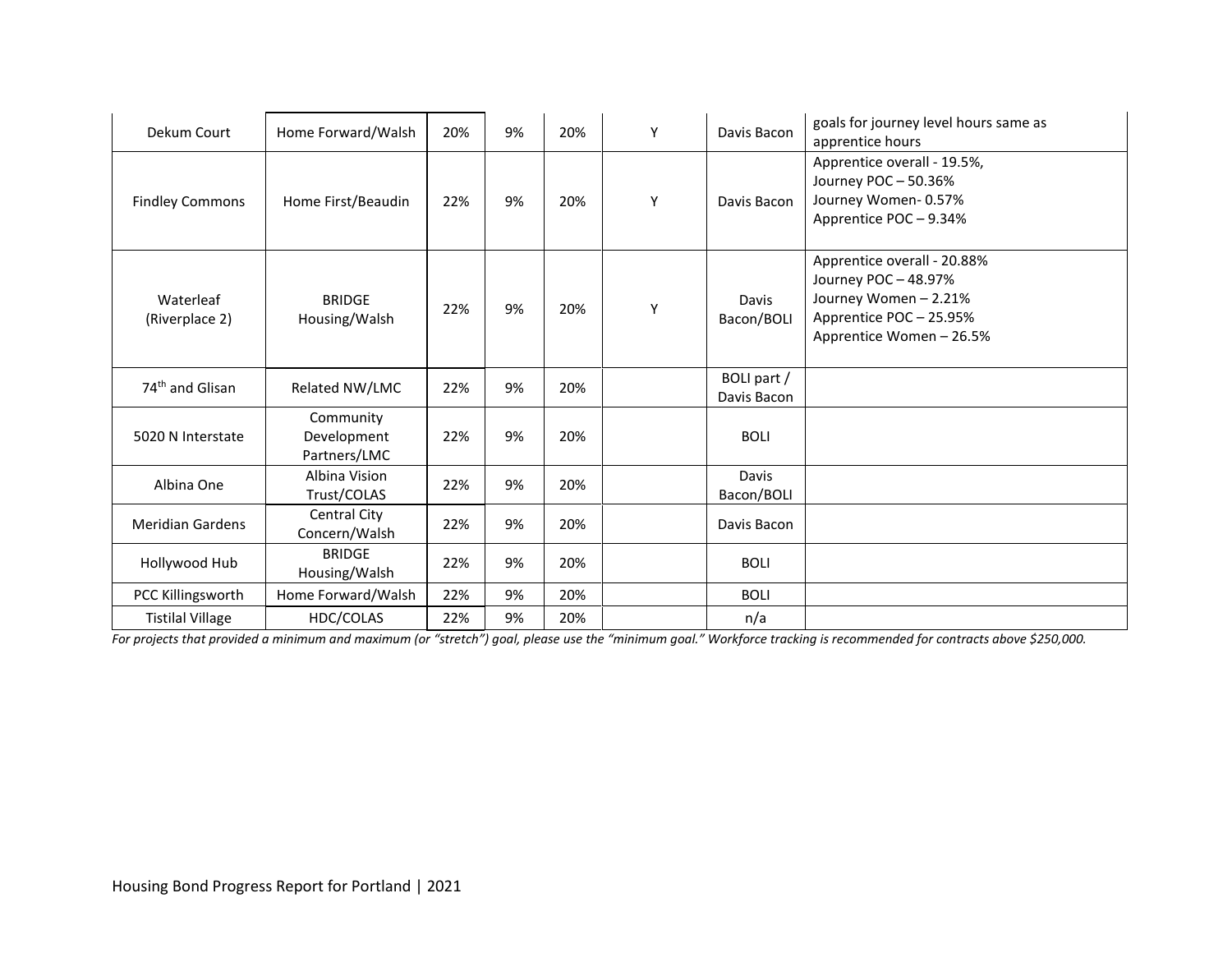# **SECTION 4: ADVANCING EQUITABLE HOUSING OPPORTUNITY, ACCESS, AND STABILITY**

*The guiding principles for the Affordable Housing Bond Program include commitments to lead with racial equity and to create opportunity for those who have been left behind by the region's housing market, especially communities of color, families with children and multiple generations, people living with disabilities, seniors, veterans, households experiencing or at risk of homelessness, and households at risk of displacement. Each local implementation strategy defines commitments and strategies to ensure affirmative marketing, low-barrier lease up practices, and culturally responsive programming—in addition to location priorities that affirmatively further fair housing and support community stability for those who have experienced displacement or risk of displacement. Once projects begin to lease up, data will be collected to report on marketing and lease up metrics and demographics of the initial resident population.* 

*Describe progress toward implementing your LIS strategies for supporting fair housing access and community stability through project locations, affirmative marketing strategies, and lease up. Please highlight any best practices, lessons learned, or opportunities for improvement. Be sure to address the following:* 

*a. How locations of selected projects supported the location strategy described in your LIS, and any location priorities for future solicitations (feel free to include a map if you can)*

Following the location priorities described in the Metro Bond Workplan and PHB's LIS, project location criteria include projects located in areas of high opportunity and/or high risk of displacement, proximity to transit, services and resources, as well as geographic diversity to balance Metro Bond investments throughout each "region" of Portland. Project selection through past solicitations has resulted in projects throughout the city except in a Southwest Portland neighborhood (excluding the Central City area of downtown Portland). A future solicitation may include a property in Southwest Portland purchased by Metro in 2021.

Project sponsors select development locations based on both market opportunities and criteria that aligns with the sponsor organization's mission or an identified community need. For example, the location for the Albina One project was selected for its strong ties to Black history and culture in Portland. The project is in lower Albina, the historic neighborhood for Black Portlanders that was home to the highest concentration of African American residents anywhere in the city or state of Oregon. It is adjacent to the Paramount Apartments, which was a safe hotel and apartment complex for Black people before and during segregation. The project will be in the original jazz district of Portland, wherein many Black creatives showcased their talent in what used to be a vibrant cultural center. Finally, it was the neighborhood that Portland's early Black residents lived in for an easy, short commute to work at the nearby Amtrak train station, Kaiser shipyards or the garment district (which is now the Pearl). The neighborhood is steeped in Black history and culture.

*b. How projects are incorporating affirmative marketing strategies, partnerships for referral, and low-barrier lease-up*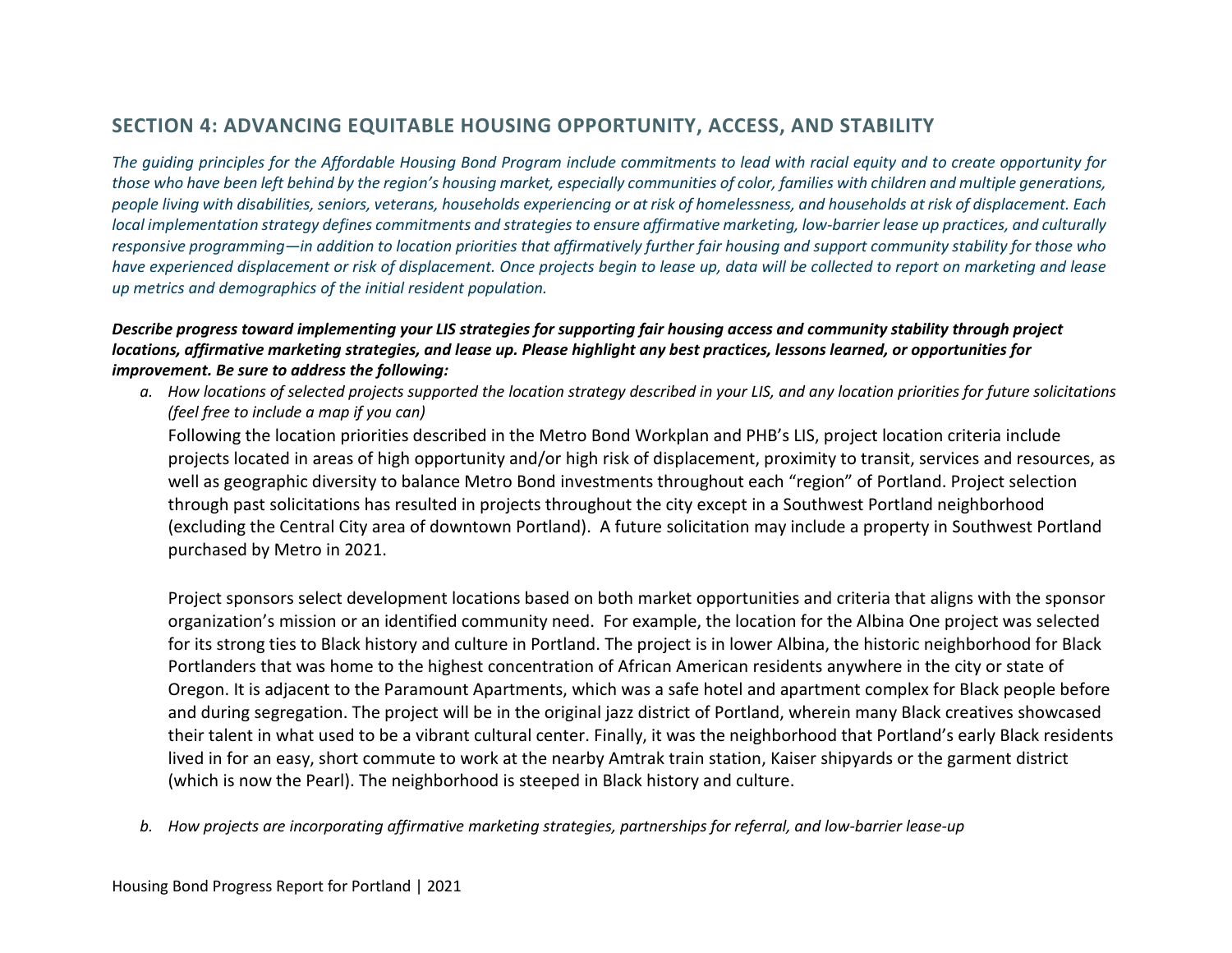To effectively reach the priority populations and to ensure equitable access to communities of color within the priority populations of each project, development teams will employ community-centered approaches for initial lease up and releasing efforts that begins with the partner service providers and local relationships. Project sponsors and service partners will also leverage their extensive client networks to whom they can appropriately market housing opportunities.

Following industry best practices and PHB policy, key elements of the tenant selection and screening criteria at each project will be tailored to ensure equitable access among applicants. The project specific screening criteria will be reviewed by PHB's Risk and Compliance team as part of their review of projects' Asset Management Plans to ensure that the screening criteria meets all required fair housing laws, works to advance racial equity, and does not directly or indirectly create disadvantages to the target populations. In addition, projects are expected to set clear and consistent policies to override the screening criteria for credit, rental, and criminal history reviews.

- *c. Specific strategies for leasing permanent supportive housing units (e.g. coordinated referrals)* All projects with Permanent Supportive Housing (PSH) units and using supportive services operating support from the Joint Office of Homeless Services (JOHS) will be required to use Multnomah County's Coordinated Access system for referrals to lease PSH units. Additional referral processes may be used if required by another services funder and approved by JOHS.
- *d. Plans and partnerships to align culturally specific/responsive programming and services to meet the needs of tenants.* An on-going requirement of PHB's funding solicitations and project selection criteria, all projects must describe and provide evidence of partnerships and/or internal programs to provide services that are culturally specific and responsive for the project's target populations. Most projects' programming and services target BIPOC communities and/or individuals experiencing homelessness or at risk of homelessness. Project teams include either external, culturally specific partners or plans to provide in-house culturally specific programs to residents onsite. For example, Central City Concern has several culturally specific and responsive in-house programs, such as Imani, Puentes and Flip the Script, that will be offered to residents at Meridian Gardens.
- *e. If you have projects that are beginning to lease up, please feel free to share any preliminary data on demographics.* Not available for this reporting period.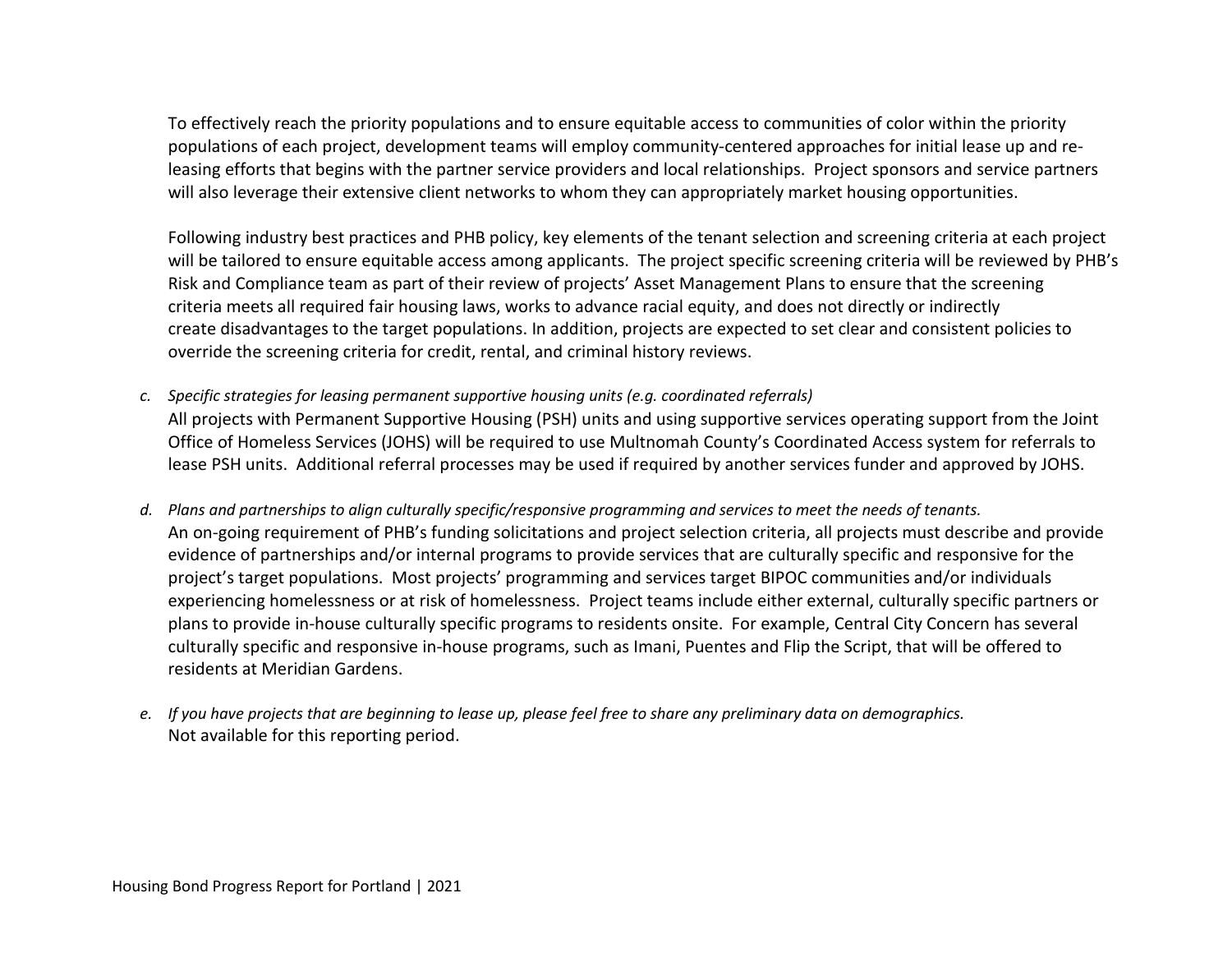| Summary of project plans and partnerships for affirmative marketing and culturally responsive services |  |  |  |
|--------------------------------------------------------------------------------------------------------|--|--|--|
|--------------------------------------------------------------------------------------------------------|--|--|--|

| <b>Project name</b>       | Who the project seeks to serve                                                                                                           | Plans/partnerships for affirmative marketing                                                                                                                                                                                           | Plans/partnerships for responsive services                                                                                                                                                                                |
|---------------------------|------------------------------------------------------------------------------------------------------------------------------------------|----------------------------------------------------------------------------------------------------------------------------------------------------------------------------------------------------------------------------------------|---------------------------------------------------------------------------------------------------------------------------------------------------------------------------------------------------------------------------|
| Hattie Redmond Apts.      | <b>BIPOC, homeless</b><br>singles/couples                                                                                                | Urban League of Portland, N/NE Preference<br>Policy                                                                                                                                                                                    | Urban League of Portland                                                                                                                                                                                                  |
| Dekum Court               | <b>BIPOC</b> families                                                                                                                    |                                                                                                                                                                                                                                        |                                                                                                                                                                                                                           |
| <b>Findley Commons</b>    | Veterans, homeless<br>singles/couples                                                                                                    | Do Good Multnomah, Dept. of Veterans<br>Affairs, St. Mark's Lutheran Church                                                                                                                                                            | Do Good Multnomah, National Association<br>of Black Veterans                                                                                                                                                              |
| Waterleaf                 | BIPOC, families, veterans,<br>homeless                                                                                                   | Dept. of Veterans Affairs, Latino Network, El<br>Programa Hispano Catolico, Community Vision,<br>Easterseals Oregon, Metropolitan Family<br>Service                                                                                    | Impact NW, Latino Network, El Programa<br>Hispano Católico, SEI, IRCO, NAYA, Iron<br>Tribe, Bridges to Change, Transition<br>Projects                                                                                     |
| 74 <sup>th</sup> & Glisan | BIPOC, seniors, homeless,<br>survivors of domestic violence<br>or sexual assault,<br>immigrant/refugee and<br>intergenerational families | <b>Catholic Charities and IRCO</b><br>programs, Intercultural Counseling Center,<br>Immigration Legal Services, Refugee<br>and Migration Services, Housing Transitions<br>Program                                                      | Catholic Charities and IRCO internal<br>programs. Other partnerships TBD.                                                                                                                                                 |
| 5020 N Interstate         | African American families                                                                                                                | Self Enhancement, Inc. programs and<br>partnerships; N/NE Preference Policy                                                                                                                                                            | Self Enhancement, Inc. programs and<br>partnerships                                                                                                                                                                       |
| Albina One                | African American and other<br>BIPOC families, single fathers                                                                             | POIC+RAHS, other local agencies; N/NE<br>Preference Policy                                                                                                                                                                             | POIC+RAHS, NxNW Health, The OHSU<br>Avel Gordly Center for Healing, Prism<br>Health, Black Parent Initiative                                                                                                              |
| <b>Meridian Gardens</b>   | <b>BIPOC, homeless</b><br>adults/couples in treatment or<br>recovery program                                                             | Website, email and fliers. Outreach through<br>partner agencies and Central City Concern's<br>Housing and Employment Advisory Council,<br>and Imani, Puentes, Substance Use Disorder<br>Services (SUDS), and Flip the Script Programs. | Central City Imani, Puentes, SUDS, and Flip<br>the Script Programs; LifeWorks, NARA,<br>Northwest Pilot Project, Portland Rescue<br>Mission, Salvation Army Adult<br>Rehabilitation Center, Transition Projects,<br>Inc., |
| hollywoodHUB              | BIPOC, immigrant/refugee<br>families                                                                                                     | Culturally specific media, Hacienda, IRCO,<br>POIC, APANO, NAACP, Muslim Educational<br>Trust, Self Enhancement, Inc., NW Pilot<br>Project, Urban League, Hispanic Metropolitan<br>Chamber, Asian Health & Service Center              | Northeast Community Center, POIC, IRCO,<br><b>Urban Gleaners</b>                                                                                                                                                          |
| PCC Killingsworth         | BIPOC families, youth aging out<br>of foster care                                                                                        | NAYA, Living Cully, PCC Workforce<br>Development Center                                                                                                                                                                                | NAYA programs and services                                                                                                                                                                                                |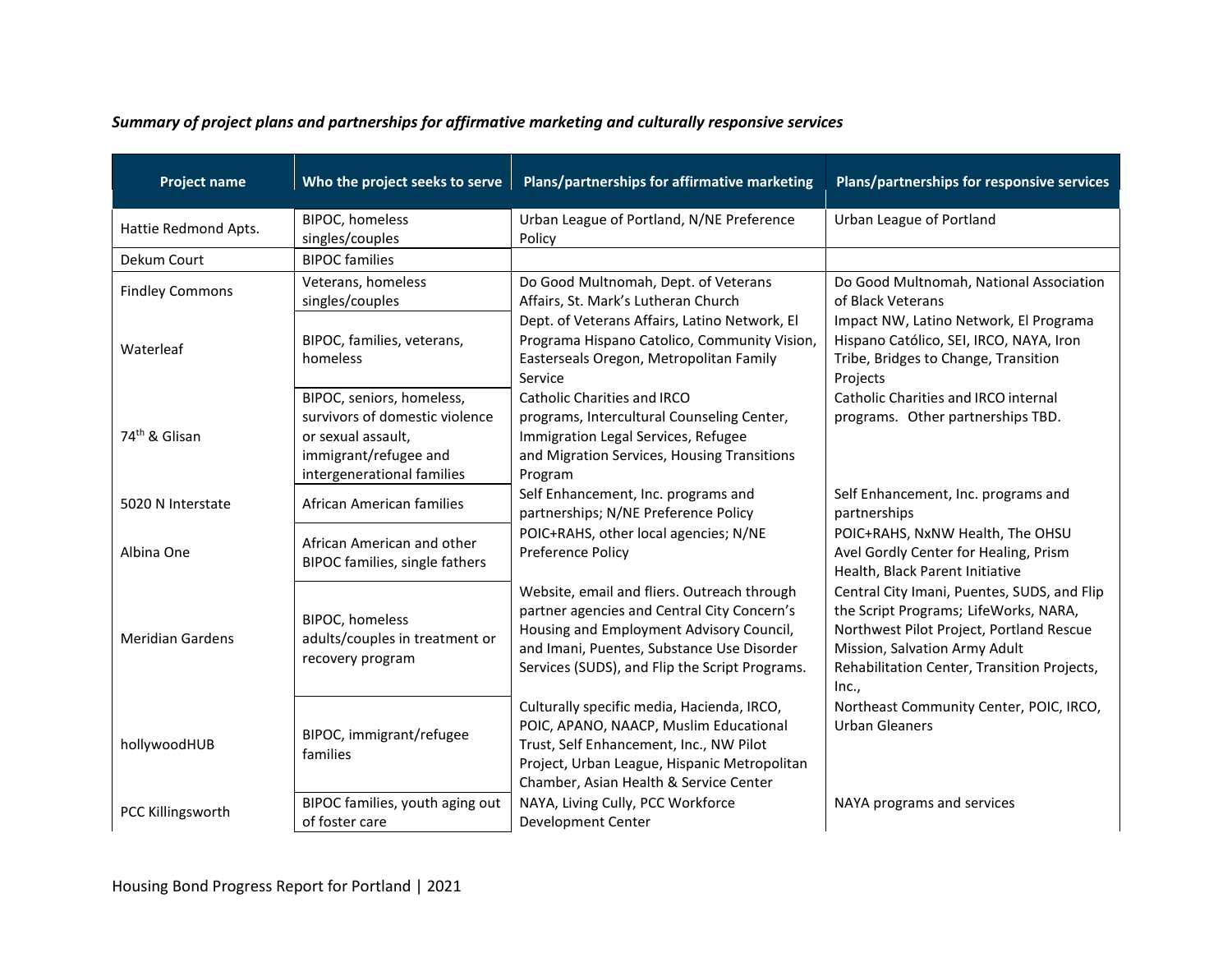| <b>Tistilal Village</b> | BIPOC, Native American<br>families, homeless | utilize targeted email distribution<br>lists/channels, calling clients/potential<br>residents, reach out to tribal partners and<br>other BIPOC-led organizations and existing<br>tenants | NAYA, NARA programs and services |
|-------------------------|----------------------------------------------|------------------------------------------------------------------------------------------------------------------------------------------------------------------------------------------|----------------------------------|
|-------------------------|----------------------------------------------|------------------------------------------------------------------------------------------------------------------------------------------------------------------------------------------|----------------------------------|

# **SECTION 5: COMMUNITY ENGAGEMENT TO INFORM PROJECT OUTCOMES**

*In keeping with the Affordable Housing Bond Program include commitments to lead with racial equity, each local implementation strategy defines commitments and strategies for ensuring that people of color and members of other historically marginalized communities are engaged in shaping project outcomes. To ensure that we can measure these outcomes, Metro is encouraging and supporting jurisdictional and development partners in collecting and reporting on demographic outcomes for community engagement. While this data is not expected to be complete/thorough for each project, the goal is to expand best practices for tracking and reporting on demographic outcomes.* 

# *Describe your progress toward implementing your LIS strategies for ongoing community engagement. Please highlight any best practices, lessons learned, or opportunities for improvement. Be sure to include the following:*

- *a. Briefly summarize community engagement activities used (WHAT YOU DID, e.g. "3 listening sessions, 1 survey," etc.) and partnerships for community engagement—including completing below table.*
- *b. Summarize who participated in community engagement (WHO PARTICIPATED, e.g. 79 people participated in community engagement activities for Project X, of whom 92% had low incomes and 64% were people of color)—including completing below table.*
- *c. Summarize major themes of feedback (WHAT YOU HEARD, e.g. "participants want more large units or garden space," etc.)*
- *d. Describe themes in how feedback directly informed project implementation and outcomes (WHAT CHANGED, emphasis on feedback from communities of color and other marginalized groups)*
- *e. Use table to show number of community-engagement partnerships with community-based organizations. Use narrative to briefly describe partnerships, and outreach strategies used to encourage participation and mitigate barriers.*

Community engagement activities during 2021 included informational mailings to neighbors, property signage, a presentation at a neighborhood association meeting and focus groups with existing program participants and residents. The Hattie Redmond, for example, has been conducting focus groups with Urban League's Project HAVEN residents who are primarily BIPOC formerly homeless individuals. Home Forward also contracted with Oregon Black Pioneers to lead a naming workgroup with Urban League staff and program participants that led to the selection of Hattie Redmond as the project's namesake. By comparison, Dekum Court's engagement focused on meetings with its Community Advisory Committee. This committee includes current residents, community partners and neighbors. Demographic information has not been shared for either project.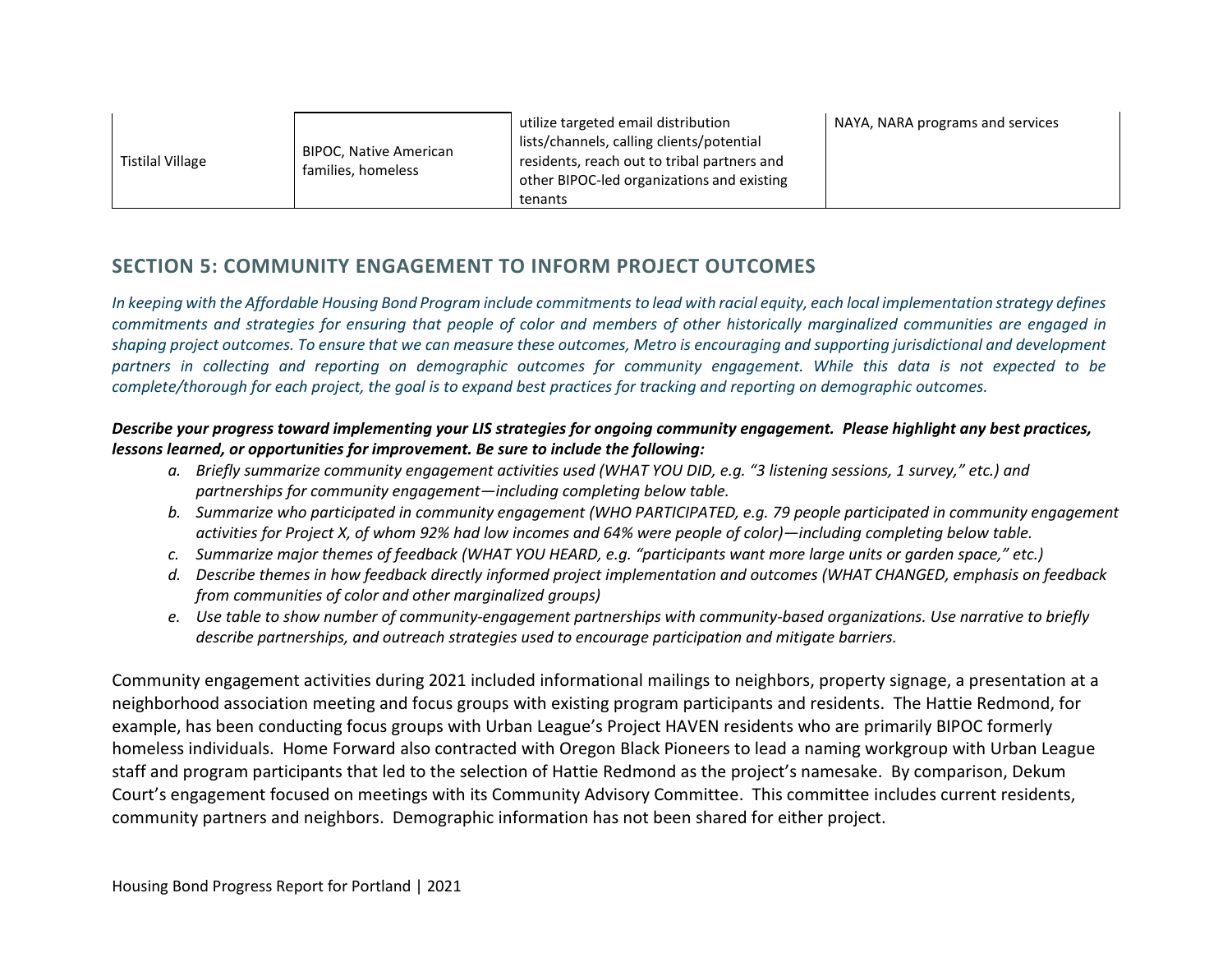To date, feedback from engagement activities has informed project designs and implementation. Design changes for Hattie Redmond include utilizing a gabled roof to reflect the neighborhood's residential character, increasing the building's rear setbacks beyond the zoning code requirements to better separate the building from its neighbors, installing handrails, shower stalls and grab bars to increase accessibility for elderly and disabled residents, and incorporating an outdoor patio and roof deck to increase residents' access to nature and opportunities for gathering together. In addition, Urban League staff and current residents expressed a desire for art that reflects them and their life experiences. Home Forward has hired an art consultant who is a person of color to facilitate regular art committee meetings. Feedback gathered for Dekum Court resulted in adding in-unit washer and dryer hookups in every apartment in addition to a common laundry room to better serve parents and persons with disabilities. Other changes to the project include a covered sport court adjacent to the community building and redesigned drive aisles and parking lot locations to promote better safety based on resident feedback.

# *Summary of community engagement partnerships*

|                                 | <b>Total community-based</b><br>organizations | <b>Culturally specific</b><br>organizations                | <b>Faith-based organizations</b> | <b>Other community-based</b><br>organizations<br>(not culturally specific or faith<br>based) |
|---------------------------------|-----------------------------------------------|------------------------------------------------------------|----------------------------------|----------------------------------------------------------------------------------------------|
| Number of partnerships          |                                               |                                                            |                                  |                                                                                              |
| List of organizational partners |                                               | Hacienda, NAYA, Project<br>HAVEN, Oregon Black<br>Pioneers |                                  | Faubian School, Kenton<br>Neighborhood Association                                           |

#### *Summary of community engagement outcomes*

|                                          |                                   |                                        |                                                                 | Of those reporting demographics |                                 |                                   |                                         |                                           |                                      |                                                        |
|------------------------------------------|-----------------------------------|----------------------------------------|-----------------------------------------------------------------|---------------------------------|---------------------------------|-----------------------------------|-----------------------------------------|-------------------------------------------|--------------------------------------|--------------------------------------------------------|
| <b>Project or</b><br>engagement<br>event | <b>Total</b><br>participan<br>ts. | Were<br>demographics<br>tracked? (Y/N) | If yes, how<br>many<br>voluntarily<br>reported<br>demographics? | % people<br>of color            | % people<br>with low<br>incomes | % older<br>adults<br>(over $60$ ) | % limited<br>English<br>proficien<br>cy | %<br><i>immigrants</i><br>and<br>refugees | % existing<br>tenants in<br>building | % people<br>who have<br>experience<br>homelessn<br>ess |
| Dekum<br>Community                       | 21                                | N                                      |                                                                 |                                 |                                 |                                   |                                         |                                           |                                      |                                                        |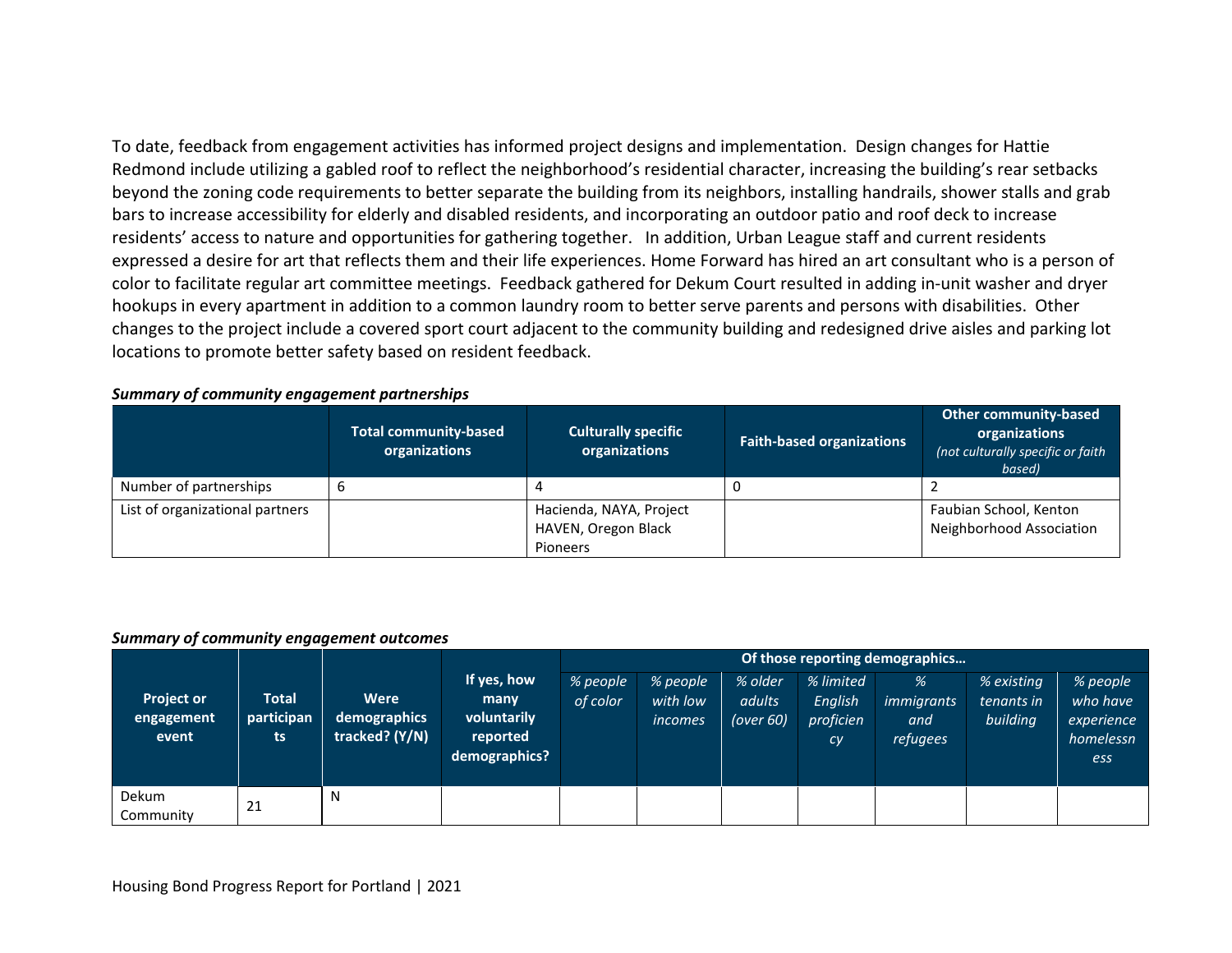| Advisory<br>Committee |          |                |         |      |      |  |  |     |
|-----------------------|----------|----------------|---------|------|------|--|--|-----|
| Kenton                |          | Ν              |         |      |      |  |  |     |
| Neighborhood          | Not      |                |         |      |      |  |  |     |
| Association           | reported |                |         |      |      |  |  |     |
| meeting               |          |                |         |      |      |  |  |     |
| Project HAVEN         | Not      | N              |         |      |      |  |  |     |
| focus groups          | reported |                |         |      |      |  |  |     |
| Hattie Redmond        |          | Y-limited info | Unknown | 100% | 100% |  |  | 80% |
| Naming                | 5        |                |         |      |      |  |  |     |
| workgroup             |          |                |         |      |      |  |  |     |
| Hattie Redmond        | 75       | N              |         |      |      |  |  |     |
| groundbreaking        |          |                |         |      |      |  |  |     |

# **SECTION 6: CLIMATE RESILIENCE AND SUSTAINABILITY**

*The historic heat wave experienced by the Pacific Northwest in June 2021 made it clear that climate change is not only a challenge for the future; it's here. How are your projects incorporating cooling strategies to keep people safe as temperatures increase and wildfires that impact air quality become more frequent? More broadly, how is your jurisdiction working with affordable housing developers to support climate resilience and climate smart building strategies? What challenges do you face and what opportunities do you see for regional coordination?* 

In alignment with Metro's policy on cooling strategies, PHB issued a new air conditioning requirement, effective August 13, 2021, in response to the extreme heat waves of the summer. The requirement asked affordable housing developers to propose an in-unit air conditioning strategy that best balanced the needs of their project and populations while ensuring the project's efficient use of public resources. Acceptable cooling approaches include central air conditioning, packaged terminal air conditioners (PTACs), ducted or ductless condenser or heat pump units, window A/C units, portable A/C units, hybrid, geothermal, or other emerging technologies.

All of the 2021 MBOS awardees were expected to comply with the new cooling policies and requirements, and projects already under construction were encouraged to collaborate with PHB to identify opportunities for in-unit air conditioning cooling strategies within the existing financial parameters of the project. Projects that did not already include designs for in-unit air conditioning units (e.g. only A/C in corridors or window ports) submitted amended cooling proposals and cost estimates to adjust their designs, and